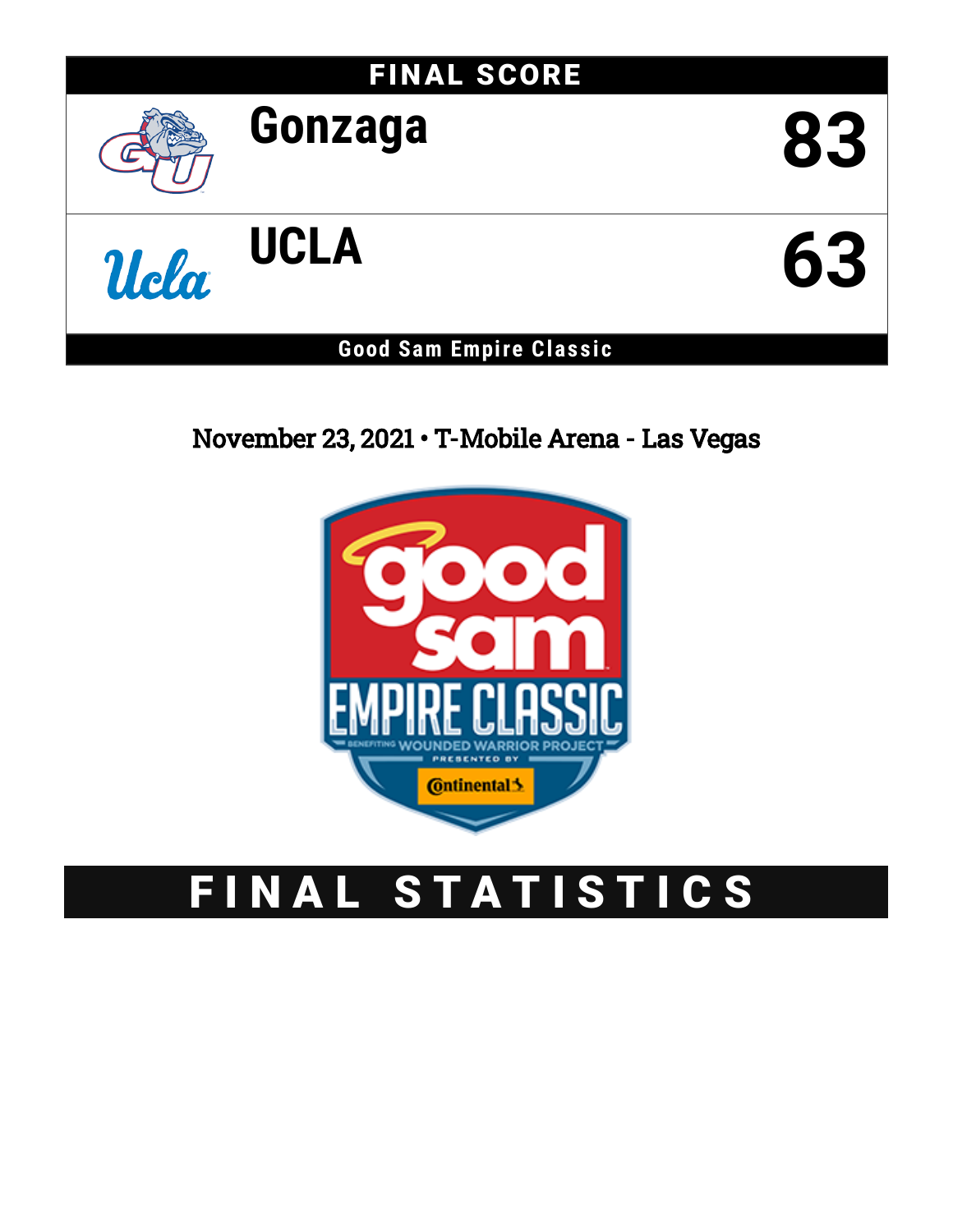# **Official Box Score Gonzaga vs UCLA Game Totals -- Final Statistics November 23, 2021 at T-Mobile Arena - Las Vegas**



# **Gonzaga 83**

| No. | Plaver                | S  | <b>Pts</b>    | FG       | 3FG      | FT        | ΟR | DR | TR | PF | A        | TO | <b>B</b> lk | Stl      | Min | $+/-$ |
|-----|-----------------------|----|---------------|----------|----------|-----------|----|----|----|----|----------|----|-------------|----------|-----|-------|
| 00  | STRAWTHER, JULIAN     | G  | 12            | $3-9$    | $2-6$    | 4-6       | າ  |    | 9  | 3  |          |    | 0           | 0        | 31  | 16    |
| 02  | TIMME, DREW           | F. | 18            | $6 - 12$ | $0 - 1$  | $6 - 7$   | 0  | 8  | 8  |    | 2        | 2  | 2           | 0        | 39  | 18    |
| 03  | NEMBHARD, ANDREW      | G  | 24            | $9 - 13$ | $2-6$    | $4 - 4$   | 2  | 3  | 5  | 2  | 6        | 3  | 0           | 3        | 40  | 20    |
| 34  | <b>HOLMGREN, CHET</b> | C. | 15            | $6 - 8$  | $2 - 4$  | $1 - 2$   |    | 5  | 6  | 3  | 0        | 4  | 4           |          | 28  | 11    |
| 45  | <b>BOLTON, RASIR</b>  | G  | 9             | $2 - 3$  | $2 - 2$  | $3 - 4$   | 0  | 2  | 2  | 4  |          | 2  | 0           | 0        | 24  | 15    |
| 10  | <b>SALLIS, HUNTER</b> | G  | $\mathcal{P}$ | $1 - 2$  | $0 - 1$  | $0-0$     | 0  | 3  | 3  | 2  |          | 0  | 0           | 0        | 10  | 5     |
| 11  | HICKMAN, NOLAN        | G  | 3             | $1 - 3$  | 1-3      | $0 - 0$   | 0  | 0  | 0  | 0  | 0        | 0  | $\Omega$    | 0        | 16  | 7     |
| 20  | PERRY, KADEN          | F. | $\Omega$      | $0 - 0$  | $0 - 0$  | $0 - 0$   | 0  | 2  | 2  | 0  | $\Omega$ | 0  | 0           | 0        | 6   | 2     |
| 22  | <b>WATSON, ANTON</b>  | F. | 0             | $0 - 0$  | $0 - 0$  | $0 - 0$   | 0  | 2  | 2  | 4  | $\Omega$ |    | 0           | $\Omega$ | 6   | 6     |
|     | TEAM                  |    |               |          |          |           |    | 0  |    | 0  |          | 0  |             |          |     |       |
|     | <b>TOTALS</b>         |    | 83            | 28-50    | $9 - 23$ | $18 - 23$ | 6  | 32 | 38 | 19 | 11       | 13 | 6           | 4        | 199 |       |

| <b>Shooting By Period</b> |           |       |          |       |          |       |
|---------------------------|-----------|-------|----------|-------|----------|-------|
| Period                    | FG        | FG%   | 3FG      | 3FG%  | FТ       | FT%   |
| 1st Half                  | $15-26$   | 58%   | հ-12     | 50%   | $9 - 11$ | 82%   |
| 2nd Half                  | $13 - 24$ | 54%   | $3 - 11$ | 27%   | $9 - 12$ | 75%   |
| Game                      | 28-50     | 56.0% | $9 - 23$ | 39.1% | 18-23    | 78.3% |

*Deadball Rebounds:* 3,0 *Last FG:* 2nd-01:41 *Biggest Run:* 13-0 *Largest lead:* By 24 at 2nd-17:40 *Technical Fouls:* None.

# **UCLA 63**

| No. | Plaver                  | S | Pts | FG.      | 3FG      | FТ        | 0R       | DR | TR             | PF            | A        | TO | Blk      | Stl      | Min | $+/-$        |
|-----|-------------------------|---|-----|----------|----------|-----------|----------|----|----------------|---------------|----------|----|----------|----------|-----|--------------|
| 01  | <b>BERNARD, JULES</b>   | G |     | $3 - 11$ | $0 - 3$  | 1-2       | 0        | 3  | 3              | 2             |          | 0  |          |          | 32  | $-19$        |
| 03  | <b>JUZANG, JOHNNY</b>   | G | 11  | $5 - 11$ | $1 - 3$  | $0 - 0$   | 0        | 2  | 2              | $\mathcal{P}$ | 2        | 4  | 0        |          | 33  | $-17$        |
| 10  | CAMPBELL, TYGER         | G | 11  | $4 - 7$  | $0 - 0$  | $3 - 3$   | 0        |    |                |               |          |    | 0        | 0        | 31  | $-10$        |
| 15  | <b>JOHNSON, MYLES</b>   | С |     | $3 - 7$  | $0 - 0$  | $1 - 2$   | $\Omega$ | 2  | $\overline{2}$ | 3             | 0        |    | 0        |          | 19  | $-19$        |
| 24  | JAQUEZ JR., JAIME       | G | 19  | $7 - 22$ | $1 - 4$  | $4 - 5$   | 1        | 5  | 6              | 4             | 2        |    | 0        |          | 36  | $-21$        |
| 00  | CLARK, JAYLEN           | G | 8   | $2 - 4$  | $0 - 0$  | $4-6$     | 5.       | 0  | 5              | $\mathcal{P}$ | $\Omega$ | 0  |          | 0        | 17  | $-2$         |
| 13  | KYMAN, JAKE             | G | 0   | $0 - 0$  | $0 - 0$  | $0 - 0$   | 0        | 0  | 0              | 0             | 0        | 0  | 0        | 0        |     | $\mathbf{0}$ |
| 14  | NWUBA, KENNETH          | F | 0   | $0 - 2$  | $0 - 0$  | $0 - 0$   | 3        | 0  | 3              | $\mathcal{P}$ | 0        |    |          | 0        | 7   | $-1$         |
| 20  | <b>CREMONESI, LOGAN</b> | F | 0   | $0 - 0$  | $0 - 0$  | $0 - 0$   | $\Omega$ | 0  | 0              | 0             | 0        | O  | 0        | 0        |     | -3           |
| 23  | <b>WATSON, PEYTON</b>   | G | 0   | $0 - 4$  | $0 - 1$  | $0 - 0$   |          | 3  | 4              |               |          | 0  | $\Omega$ | 0        | 16  | -8           |
| 34  | SINGLETON, DAVID        | G | 0   | $0 - 1$  | $0 - 1$  | $0 - 0$   | 0        | 1  | 1              | 0             | $\Omega$ | 0  | 0        | $\Omega$ | 7   | $\mathbf{0}$ |
|     | <b>TEAM</b>             |   |     |          |          |           | 2        |    | 3              | 0             |          | 0  |          |          |     |              |
|     | <b>TOTALS</b>           |   | 63. | 24-69    | $2 - 12$ | $13 - 18$ | 12       | 18 | 30             | 17            |          | 8  | 2        | 4        | 199 |              |

| <b>Shooting By Period</b> |           |       |          |       |           |       |
|---------------------------|-----------|-------|----------|-------|-----------|-------|
| Period                    | FG        | FG%   | 3FG      | 3FG%  | FТ        | FT%   |
| 1st Half                  | 11-41     | 27%   | 1-9      | 11%   | $2-3$     | 67%   |
| 2nd Half                  | $13 - 28$ | 46%   | $1 - 3$  | 33%   | $11 - 15$ | 73%   |
| Game                      | 24-69     | 34.8% | $2 - 12$ | 16.7% | $13 - 18$ | 72.2% |

*Deadball Rebounds:* 6,0 *Last FG:* 2nd-00:11 *Biggest Run:* 6-0 *Largest lead:* By 2 at 1st-19:29 *Technical Fouls:* None.

| Game Notes:                                      | <b>Score</b>                             | 1st | 2nd             | тот               | <b>Points</b> | <b>GON</b>     | <b>UCL</b>     |
|--------------------------------------------------|------------------------------------------|-----|-----------------|-------------------|---------------|----------------|----------------|
| Officials: John Higgins, Roger Ayers, Eric Curry | GON                                      | 45  | 38              | 83                | In the Paint  | 34             | 30             |
| Attendance: 12795                                | <b>UCL</b>                               | 25  | 38              |                   | Off Turns     |                |                |
| Start Time: 10:11 PM ET                          |                                          |     |                 |                   | 2nd Chance    |                | 16             |
| End Time: 12:15 AM ET<br>Game Duration: 2:03     | GON led for 37:33. UCL led for 0:45.     |     |                 | <b>Fast Break</b> | 18            |                |                |
| Neutral Court:                                   | Game was tied for 1:32.<br>Times tied: 1 |     | Lead Changes: 1 |                   | Bench         |                |                |
|                                                  |                                          |     |                 |                   | Per Poss      | 1.277<br>37/65 | 0.875<br>31/72 |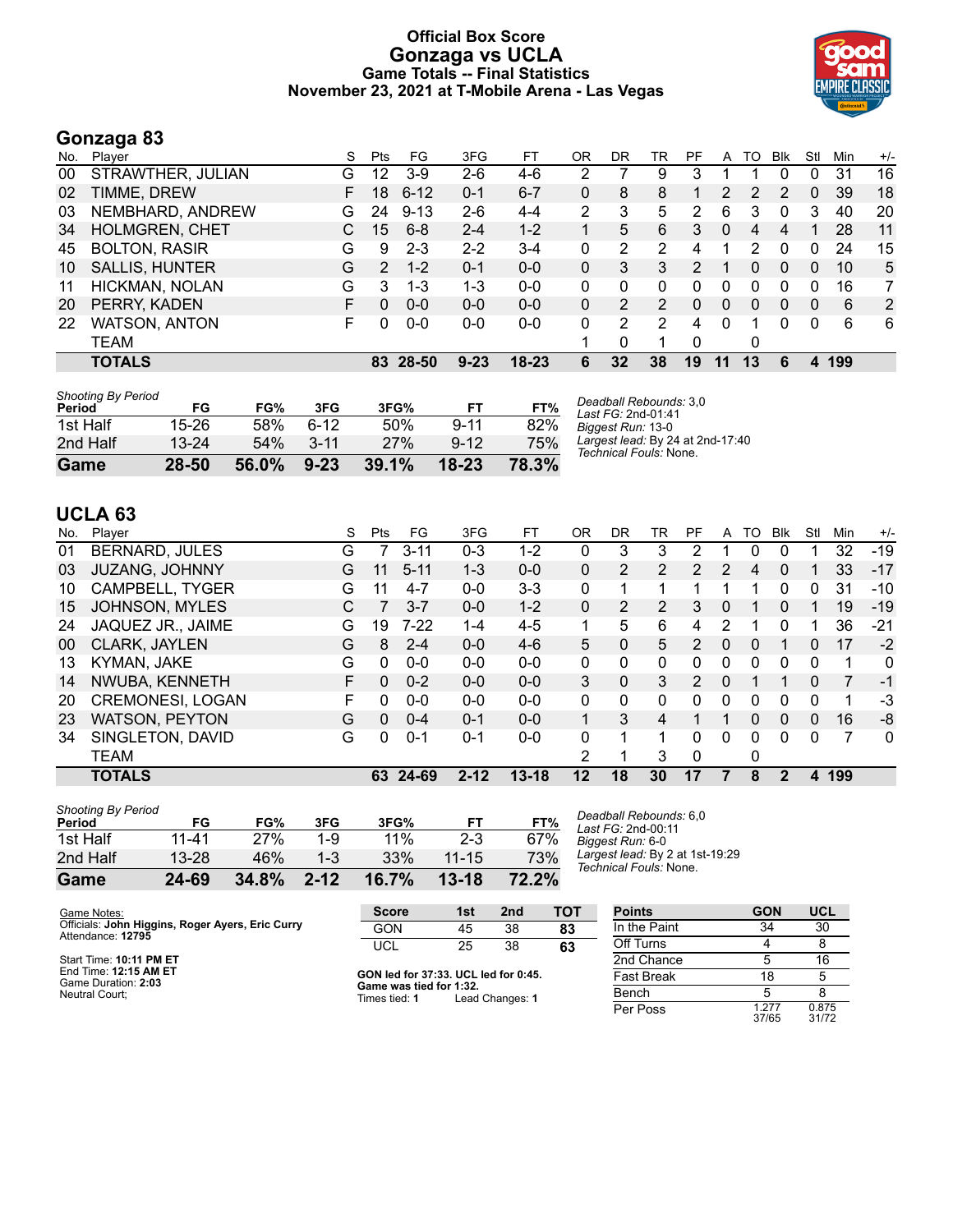#### **Official Box Score Gonzaga vs UCLA First Half Statistics Only November 23, 2021 at T-Mobile Arena - Las Vegas**



# **Gonzaga 45**

| No. | Plaver                | <sub>S</sub> | <b>Pts</b> | <b>FG</b> | 3FG      | <b>FT</b> | <b>OR</b> | DR       | TR             | PF             | A        | TO. | <b>Blk</b>   | Stl      | Min | $+/-$ |
|-----|-----------------------|--------------|------------|-----------|----------|-----------|-----------|----------|----------------|----------------|----------|-----|--------------|----------|-----|-------|
| 00  | STRAWTHER, JULIAN     | G            | 5          | $1 - 5$   | 1-3      | $2 - 2$   |           | 4        | 5              |                |          |     | 0            | 0        | 14  | 18    |
| 02  | TIMME, DREW           | F.           | 6          | $1 - 5$   | $0 - 1$  | $4 - 5$   | 0         | 5        | 5.             | 0              |          | 2   |              | 0        | 20  | 18    |
| 03  | NEMBHARD, ANDREW      | G            | 13         | $6 - 7$   | $1-2$    | $0 - 0$   |           | 2        | 3              | 0              | 3        | 2   | 0            | 2        | 20  | 20    |
| 34  | <b>HOLMGREN, CHET</b> | C.           | 9          | $4-5$     | $1 - 2$  | $0-0$     |           | 3        | 4              | $\overline{2}$ | $\Omega$ | 2   | 3            | 0        | 14  | 11    |
| 45  | <b>BOLTON, RASIR</b>  | G            | 9          | $2 - 2$   | $2 - 2$  | $3 - 4$   | 0         | 2        | $\overline{2}$ |                |          |     |              | 0        | 13  | 16    |
| 10  | <b>SALLIS, HUNTER</b> | G            | $\Omega$   | $0 - 0$   | $0 - 0$  | $0 - 0$   | 0         | 3        | 3              |                |          | 0   | $\mathbf{0}$ | 0        | 7   | 3     |
| 11  | HICKMAN, NOLAN        | G            | 3          | $1 - 2$   | $1 - 2$  | $0 - 0$   | 0         | 0        | 0              | 0              | 0        | 0   |              | 0        |     | 6     |
| 20  | PERRY, KADEN          | F.           | $\Omega$   | $0 - 0$   | $0 - 0$  | $0 - 0$   | 0         | $\Omega$ | 0              | 0              | 0        | 0   | 0            | $\Omega$ | 1   | 0     |
| 22  | <b>WATSON, ANTON</b>  | F.           | 0          | $0 - 0$   | $0 - 0$  | $0 - 0$   | 0         | 2        | 2              | 3              | 0        | 0   | $\Omega$     | 0        | 4   | 8     |
|     | TEAM                  |              |            |           |          |           | 0         | 0        | 0              | 0              |          | 0   |              |          |     |       |
|     | <b>TOTALS</b>         |              | 45         | 15-26     | $6 - 12$ | $9 - 11$  | 3         | 21       | 24             |                |          | 8   | 4            | 2        | 100 |       |

| <b>Shooting By Period</b><br>Period | FG        | FG%   | 3FG      | 3FG%     |           | FT%   | Deadball Rebounds: 3,0<br>Last FG Half: GON 2nd-01:41 |
|-------------------------------------|-----------|-------|----------|----------|-----------|-------|-------------------------------------------------------|
| 1st Half                            | 15-26     | .58%  | հ-12     | 50%      | $9 - 11$  | 82%   |                                                       |
| Game                                | $28 - 50$ | 56.0% | $9 - 23$ | $39.1\%$ | $18 - 23$ | 78.3% |                                                       |

# **UCLA 25**

| No. | Plaver                  | S | <b>Pts</b>    | <b>FG</b> | 3FG     | <b>FT</b> | <b>OR</b>      | DR             | TR       | <b>PF</b>     | A        | TO       | <b>Blk</b> | Stl      | Min          | $+/-$ |
|-----|-------------------------|---|---------------|-----------|---------|-----------|----------------|----------------|----------|---------------|----------|----------|------------|----------|--------------|-------|
| 01  | <b>BERNARD, JULES</b>   | G | $\mathcal{P}$ | 1-6       | $0 - 3$ | $0 - 0$   | 0              | 0              | 0        | 0             | 0        | 0        | 0          |          | 17           | $-19$ |
| 03  | <b>JUZANG, JOHNNY</b>   | G | 7             | $3 - 7$   | $1 - 3$ | $0 - 0$   | $\mathbf{0}$   | 2              | 2        |               |          | 2        | 0          | 0        | 18           | $-17$ |
| 10  | <b>CAMPBELL, TYGER</b>  | G | 2             | $1 - 4$   | $0 - 0$ | $0 - 0$   | 0              | 0              | 0        | 0             | 0        |          | 0          | 0        | 16           | -13   |
| 15  | <b>JOHNSON, MYLES</b>   | C | 5.            | $2 - 4$   | $0 - 0$ | $1 - 2$   | $\Omega$       | 2              | 2        | 2             | $\Omega$ | 1        | 0          |          | 10           | $-19$ |
| 24  | JAQUEZ JR., JAIME       | G |               | $3 - 11$  | $0 - 2$ | $1 - 1$   |                | 3              | 4        | 2             |          | 0        | 0          |          | 18           | -17   |
| 00  | CLARK, JAYLEN           | G | $\mathcal{P}$ | $1 - 3$   | $0 - 0$ | $0 - 0$   | $\overline{2}$ | 0              | 2        | 2             | 0        | 0        | 0          | 0        | 5            | $-3$  |
| 13  | KYMAN, JAKE             | G | 0             | $0 - 0$   | $0 - 0$ | $0 - 0$   | 0              | 0              | 0        | 0             | 0        | 0        | 0          | $\Omega$ | $\mathbf{0}$ | 0     |
| 14  | NWUBA, KENNETH          | F | 0             | $0 - 2$   | $0 - 0$ | $0 - 0$   | 3              | 0              | 3        | $\mathcal{P}$ | 0        |          |            | 0        |              | $-1$  |
| 20  | <b>CREMONESI, LOGAN</b> | F | 0             | $0 - 0$   | $0 - 0$ | $0 - 0$   | $\Omega$       | 0              | 0        | 0             | 0        | 0        | 0          | 0        | 1            | -3    |
| 23  | <b>WATSON, PEYTON</b>   | G | 0             | $0 - 4$   | $0 - 1$ | $0 - 0$   | 1              | $\overline{2}$ | 3        | $\Omega$      | 0        | $\Omega$ | 0          | 0        | 7            | -8    |
| 34  | SINGLETON, DAVID        | G | 0             | $0-0$     | $0-0$   | $0 - 0$   | 0              | 0              | $\Omega$ | 0             | $\Omega$ | 0        | 0          | $\Omega$ |              | 0     |
|     | <b>TEAM</b>             |   |               |           |         |           | 0              | 0              | $\Omega$ | 0             |          | 0        |            |          |              |       |
|     | <b>TOTALS</b>           |   | 25            | $11 - 41$ | $1 - 9$ | $2 - 3$   | 7              | 9              | 16       | 9             | 2        | 5        |            | 3        | 100          |       |

| <b>Shooting By Period</b><br>Period | FG    | FG%   | 3FG      | 3FG%  |           | FT%   |
|-------------------------------------|-------|-------|----------|-------|-----------|-------|
| 1st Half                            | 11-41 | 27%   | 1-9      | 11%   | $2 - 3$   | 67%   |
| Game                                | 24-69 | 34.8% | $2 - 12$ | 16.7% | $13 - 18$ | 72.2% |

*Deadball Rebounds:* 6,0 *Last FG Half:* UCL 2nd-00:11

| Game Notes:                                                           | <b>Score</b> | 1st | 2nd | <b>TOT</b> | <b>Points (This Period)</b> | <b>GON</b>    | <b>UCL</b>     |
|-----------------------------------------------------------------------|--------------|-----|-----|------------|-----------------------------|---------------|----------------|
| Officials: John Higgins, Roger Ayers, Eric Curry<br>Attendance: 12795 | <b>GON</b>   | 45  | 38  | 83         | In the Paint                | 14            | 10             |
|                                                                       | <b>UCL</b>   | 25  | 38  | 63         | Off Turns                   |               |                |
| Start Time: 10:11 PM ET                                               |              |     |     |            | 2nd Chance                  |               | 10             |
| End Time: 12:15 AM ET<br>Game Duration: 2:03                          |              |     |     |            | <b>Fast Break</b>           | 14            |                |
| Neutral Court:                                                        |              |     |     |            | Bench                       |               |                |
|                                                                       |              |     |     |            | Per Poss                    | .286<br>20/35 | 0.625<br>12/40 |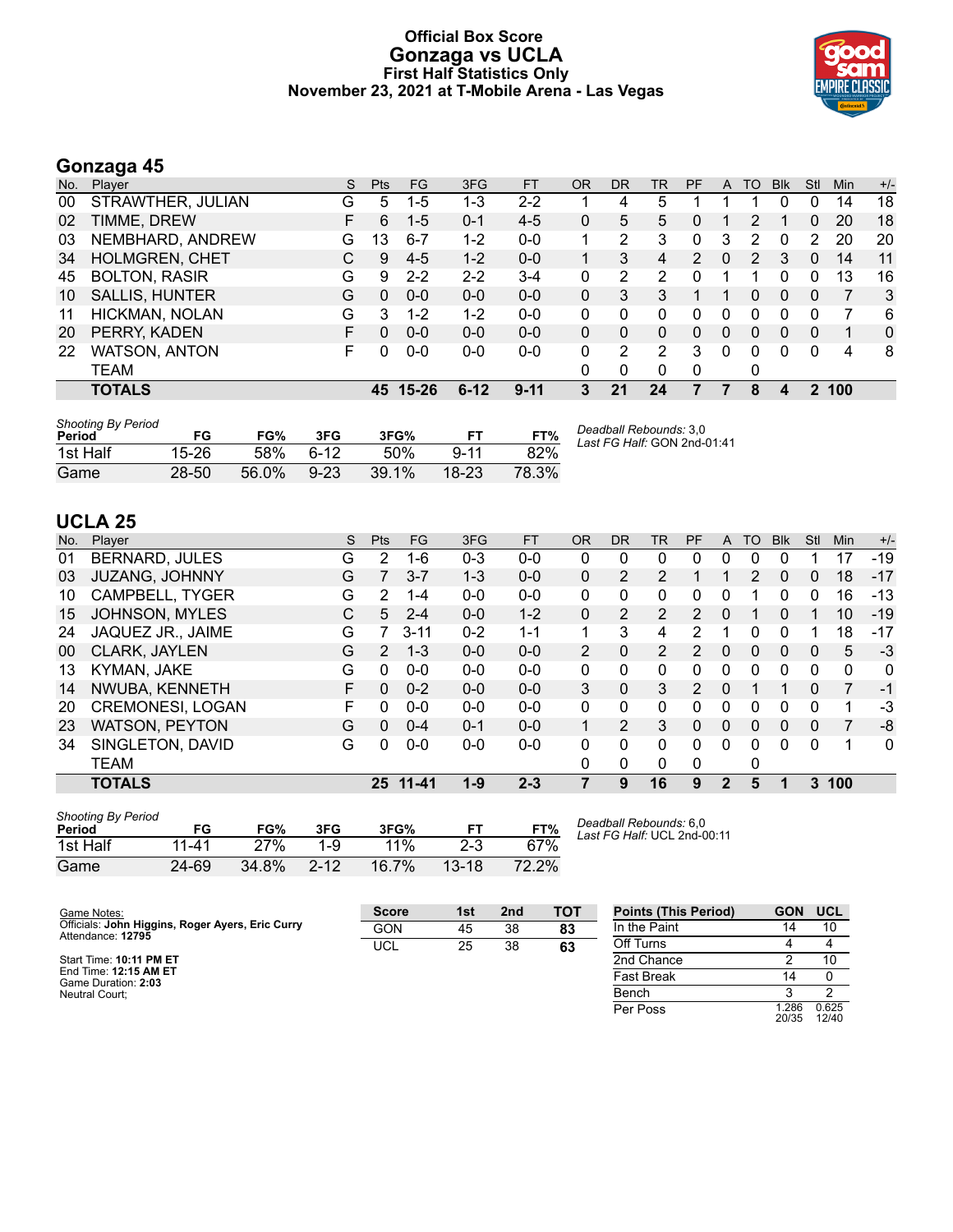# **Official Play-By-Play Gonzaga vs UCLA First Half November 23, 2021 at T-Mobile Arena - Las Vegas**



### **Period 1**

<mark>Starters:</mark><br>Gonzaga: 0 STRAWTHER,JULIAN (G); 2 TIMME,DREW (F); 3 NEMBHARD,ANDREW (G); 34 HOLMGREN,CHET (C); 45 BOLTON,RASIR (G);<br>**UCLA**: 1 BERNARD,JULES (G); 3 JUZANG,JOHNNY (G); 10 CAMPBELL,TYGER (G); 15 JOHNSON,MYLES (C)

| Time           | <b>VISITORS: Gonzaga</b>                                                  | <b>Score</b> | <b>Margin</b>   | <b>HOME: UCLA</b>                     |
|----------------|---------------------------------------------------------------------------|--------------|-----------------|---------------------------------------|
| 19:41          |                                                                           |              |                 | MISSED LAYUP by JOHNSON, MYLES        |
| 19:35          |                                                                           |              |                 | REBOUND (OFF) by TEAM                 |
| 19:29          |                                                                           | $2 - 0$      | H <sub>2</sub>  | GOOD! LAYUP by JOHNSON, MYLES [PNT]   |
| 19:29          |                                                                           |              |                 | ASSIST by JUZANG, JOHNNY              |
| 19:11          | MISSED LAYUP by TIMME, DREW                                               |              |                 |                                       |
| 19:06          | REBOUND (OFF) by HOLMGREN, CHET                                           |              |                 |                                       |
| 19:05          | TURNOVER (LOSTBALL) by HOLMGREN, CHET                                     |              |                 |                                       |
| 19:05          |                                                                           |              |                 | STEAL by JAQUEZ JR., JAIME            |
| 18:54          |                                                                           |              |                 | MISSED 3PTR by JAQUEZ JR., JAIME      |
| 18:49<br>18:44 | REBOUND (DEF) by NEMBHARD, ANDREW                                         | $2 - 2$      | T               |                                       |
| 18:20          | GOOD! JUMPER by NEMBHARD, ANDREW                                          |              |                 | MISSED JUMPER by CAMPBELL, TYGER      |
| 18:16          | REBOUND (DEF) by STRAWTHER, JULIAN                                        |              |                 |                                       |
| 18:07          | TURNOVER (TRAVEL) by BOLTON, RASIR                                        |              |                 |                                       |
| 17:52          |                                                                           |              |                 | MISSED JUMPER by JUZANG, JOHNNY       |
| 17:48          | REBOUND (DEF) by HOLMGREN, CHET                                           |              |                 |                                       |
| 17:43          | GOOD! LAYUP by HOLMGREN, CHET [PNT]                                       | $2 - 4$      | V <sub>2</sub>  |                                       |
| 17:20          |                                                                           |              |                 | MISSED JUMPER by JAQUEZ JR., JAIME    |
| 17:16          |                                                                           |              |                 | REBOUND (OFF) by TEAM                 |
| 17:12          |                                                                           |              |                 | MISSED 3PTR by BERNARD, JULES         |
| 17:08          | REBOUND (DEF) by BOLTON, RASIR                                            |              |                 |                                       |
| 17:03          |                                                                           |              |                 | FOUL (PERSONAL) by JAQUEZ JR., JAIME  |
| 17:02          | MISSED FT by BOLTON, RASIR                                                |              |                 |                                       |
| 17:02          | REBOUND (OFF) by TEAM                                                     |              |                 |                                       |
| 17:02          | GOOD! FT by BOLTON, RASIR                                                 | $2 - 5$      | $V_3$           |                                       |
| 16:54          |                                                                           |              |                 | MISSED 3PTR by JAQUEZ JR., JAIME      |
| 16:50          | REBOUND (DEF) by STRAWTHER, JULIAN                                        |              |                 |                                       |
| 16:42          | GOOD! 3PTR by NEMBHARD, ANDREW                                            | $2 - 8$      | $V_6$           |                                       |
| 16:42          | ASSIST by TIMME, DREW                                                     |              |                 |                                       |
| 16:24          |                                                                           | $5 - 8$      | V <sub>3</sub>  | GOOD! 3PTR by JUZANG, JOHNNY          |
| 16:24          |                                                                           |              |                 | ASSIST by JAQUEZ JR., JAIME           |
| 16:06          | GOOD! LAYUP by HOLMGREN, CHET                                             | $5 - 10$     | V <sub>5</sub>  |                                       |
| 15:47          | FOUL (PERSONAL) by HOLMGREN, CHET                                         |              |                 |                                       |
| 15:47<br>15:47 | SUB OUT: HOLMGREN, CHET                                                   |              |                 |                                       |
| 15:47          | SUB IN: WATSON, ANTON                                                     |              |                 |                                       |
| 15:47          |                                                                           | $6 - 10$     | V <sub>4</sub>  | GOOD! FT by JOHNSON, MYLES            |
| 15:47          |                                                                           |              |                 | MISSED FT by JOHNSON, MYLES           |
| 15:47          | REBOUND (DEF) by TIMME, DREW                                              |              |                 |                                       |
| 15:42          | GOOD! LAYUP by TIMME, DREW                                                | $6 - 12$     | $V_6$           |                                       |
| 15:42          |                                                                           |              |                 | FOUL (PERSONAL) by JOHNSON, MYLES     |
| 15:42          |                                                                           |              |                 | SUB OUT: JOHNSON, MYLES               |
| 15:42          |                                                                           |              |                 | SUB IN: NWUBA, KENNETH                |
| 15:42          | GOOD! FT by TIMME, DREW                                                   | $6 - 13$     | V <sub>7</sub>  |                                       |
| 15:24          |                                                                           |              |                 | MISSED LAYUP by JAQUEZ JR., JAIME     |
| 15:18          | REBOUND (DEF) by STRAWTHER, JULIAN                                        |              |                 |                                       |
| 15:17          | GOOD! 3PTR by BOLTON, RASIR                                               | $6 - 16$     | $V$ 10          |                                       |
| 15:17          | ASSIST by NEMBHARD, ANDREW                                                |              |                 |                                       |
| 15:10          |                                                                           |              |                 | TIMEOUT 30SEC                         |
| 14:49          |                                                                           |              |                 | MISSED LAYUP by NWUBA, KENNETH        |
| 14:47          |                                                                           |              |                 | REBOUND (OFF) by NWUBA, KENNETH       |
| 14:47          | FOUL (PERSONAL) by WATSON, ANTON                                          |              |                 |                                       |
| 14:47          | SUB OUT: BOLTON, RASIR                                                    |              |                 |                                       |
| 14:47          | SUB IN: HICKMAN, NOLAN                                                    |              |                 |                                       |
| 14:32          |                                                                           | $8 - 16$     | V8              | GOOD! JUMPER by JUZANG, JOHNNY        |
| 14:21          | TURNOVER (TRAVEL) by TIMME, DREW                                          |              |                 |                                       |
| 14:13          |                                                                           |              |                 | TURNOVER (LOSTBALL) by JUZANG, JOHNNY |
| 14:13          | STEAL by NEMBHARD, ANDREW                                                 |              |                 |                                       |
| 14:09          | GOOD! LAYUP by NEMBHARD, ANDREW [FB]                                      | $8 - 18$     | $V$ 10          |                                       |
| 13:50<br>13:50 |                                                                           |              |                 | MISSED LAYUP by JAQUEZ JR., JAIME     |
| 13:45          | BLOCK by TIMME, DREW                                                      |              |                 |                                       |
| 13:42          | REBOUND (DEF) by NEMBHARD, ANDREW<br>GOOD! 3PTR by STRAWTHER, JULIAN [FB] | $8 - 21$     | V <sub>13</sub> |                                       |
| 13:42          | ASSIST by NEMBHARD, ANDREW                                                |              |                 |                                       |
| 13:28          |                                                                           |              |                 | TURNOVER (BADPASS) by CAMPBELL, TYGER |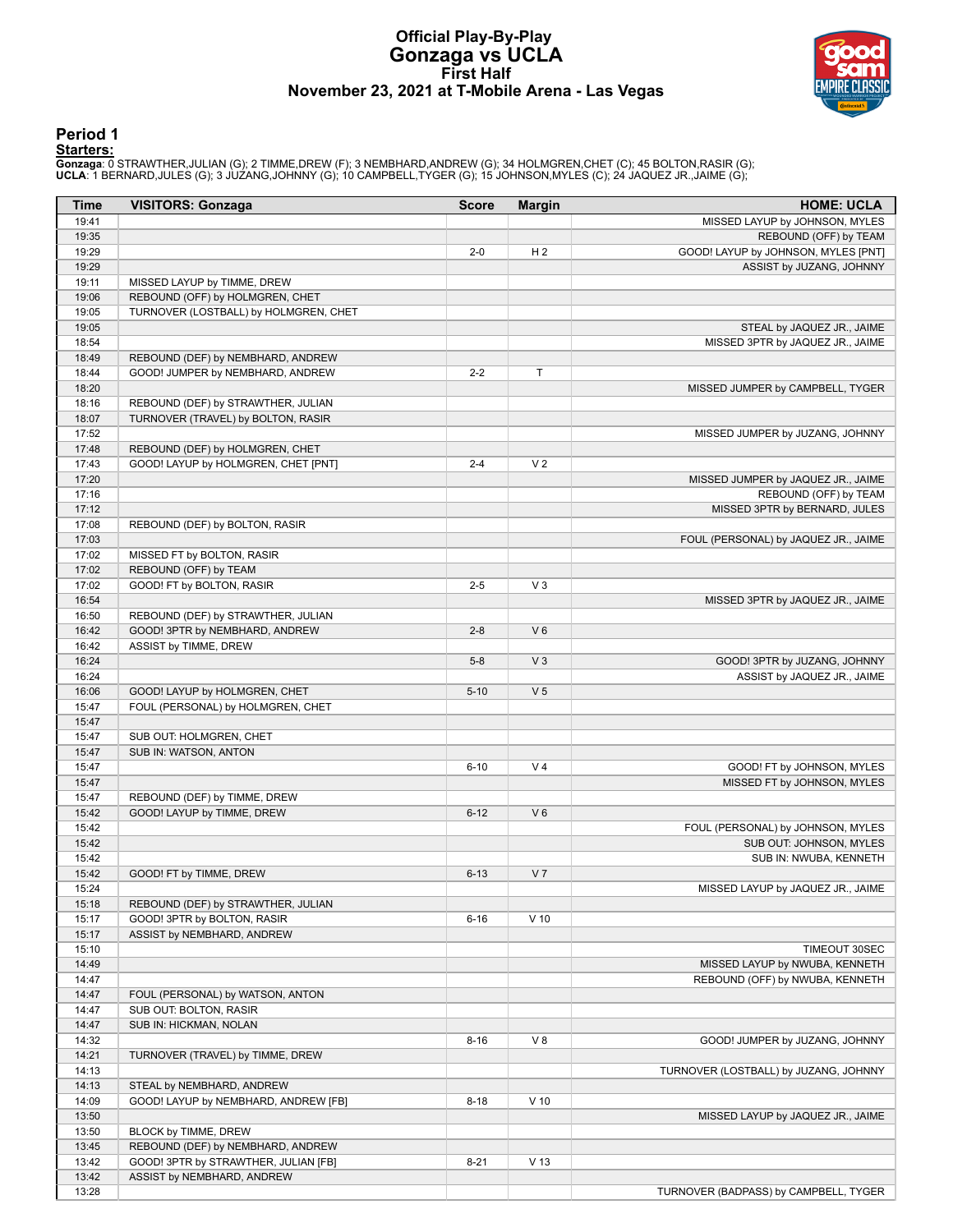| <b>Time</b>    | <b>VISITORS: Gonzaga</b>                                            | <b>Score</b> | <b>Margin</b>   | <b>HOME: UCLA</b>                                            |
|----------------|---------------------------------------------------------------------|--------------|-----------------|--------------------------------------------------------------|
| 13:28          | STEAL by NEMBHARD, ANDREW                                           |              |                 |                                                              |
| 13:22          | TURNOVER (BADPASS) by NEMBHARD, ANDREW                              |              |                 |                                                              |
| 13:22          |                                                                     |              |                 | STEAL by BERNARD, JULES                                      |
| 13:16          |                                                                     |              |                 | MISSED 3PTR by JUZANG, JOHNNY                                |
| 13:15<br>13:15 | REBOUND (DEF) by TIMME, DREW                                        |              |                 |                                                              |
| 13:15          |                                                                     |              |                 | FOUL (PERSONAL) by NWUBA, KENNETH<br>SUB OUT: BERNARD, JULES |
| 13:15          |                                                                     |              |                 | SUB OUT: JUZANG, JOHNNY                                      |
| 13:15          |                                                                     |              |                 | SUB OUT: NWUBA, KENNETH                                      |
| 13:15          |                                                                     |              |                 | SUB OUT: JAQUEZ JR., JAIME                                   |
| 13:15          |                                                                     |              |                 | SUB IN: CLARK, JAYLEN                                        |
| 13:15          |                                                                     |              |                 | SUB IN: JOHNSON, MYLES                                       |
| 13:15          |                                                                     |              |                 | SUB IN: CREMONESI, LOGAN                                     |
| 13:15          |                                                                     |              |                 | SUB IN: WATSON, PEYTON                                       |
| 12:51          | MISSED 3PTR by STRAWTHER, JULIAN                                    |              |                 |                                                              |
| 12:47          |                                                                     |              |                 | REBOUND (DEF) by JOHNSON, MYLES                              |
| 12:45          |                                                                     |              |                 | MISSED JUMPER by CAMPBELL, TYGER                             |
| 12:42<br>12:36 | REBOUND (DEF) by STRAWTHER, JULIAN<br>GOOD! 3PTR by HICKMAN, NOLAN  | $8 - 24$     | V <sub>16</sub> |                                                              |
| 12:36          | ASSIST by STRAWTHER, JULIAN                                         |              |                 |                                                              |
| 12:25          |                                                                     |              |                 | MISSED 3PTR by WATSON, PEYTON                                |
| 12:18          | REBOUND (DEF) by WATSON, ANTON                                      |              |                 |                                                              |
| 12:16          | MISSED 3PTR by STRAWTHER, JULIAN                                    |              |                 |                                                              |
| 12:13          |                                                                     |              |                 | REBOUND (DEF) by WATSON, PEYTON                              |
| 12:12          |                                                                     |              |                 | SUB OUT: CREMONESI, LOGAN                                    |
| 12:12          |                                                                     |              |                 | SUB IN: SINGLETON, DAVID                                     |
| 12:07          |                                                                     |              |                 | TIMEOUT 30SEC                                                |
| 12:07          |                                                                     |              |                 |                                                              |
| 12:07          | SUB OUT: STRAWTHER, JULIAN                                          |              |                 |                                                              |
| 12:07          | SUB IN: SALLIS, HUNTER                                              |              |                 |                                                              |
| 12:07<br>12:07 |                                                                     |              |                 | SUB OUT: CAMPBELL, TYGER<br>SUB IN: BERNARD, JULES           |
| 11:56          |                                                                     |              |                 | MISSED JUMPER by WATSON, PEYTON                              |
| 11:50          | REBOUND (DEF) by WATSON, ANTON                                      |              |                 |                                                              |
| 11:38          | MISSED 3PTR by TIMME, DREW                                          |              |                 |                                                              |
| 11:34          |                                                                     |              |                 | REBOUND (DEF) by WATSON, PEYTON                              |
| 11:34          | FOUL (PERSONAL) by WATSON, ANTON                                    |              |                 |                                                              |
| 11:34          | SUB OUT: WATSON, ANTON                                              |              |                 |                                                              |
| 11:34          | SUB IN: HOLMGREN, CHET                                              |              |                 |                                                              |
| 11:12          |                                                                     |              |                 | MISSED JUMPER by CLARK, JAYLEN                               |
| 11:09          | REBOUND (DEF) by SALLIS, HUNTER                                     |              |                 |                                                              |
| 11:06<br>11:06 |                                                                     |              |                 | SUB OUT: CLARK, JAYLEN                                       |
| 11:06          |                                                                     |              |                 | SUB OUT: SINGLETON, DAVID<br>SUB IN: JUZANG, JOHNNY          |
| 11:06          |                                                                     |              |                 | SUB IN: JAQUEZ JR., JAIME                                    |
| 11:01          | TURNOVER (DRIBBLING) by NEMBHARD, ANDREW                            |              |                 |                                                              |
| 11:01          | SUB OUT: HICKMAN, NOLAN                                             |              |                 |                                                              |
| 11:01          | SUB IN: BOLTON, RASIR                                               |              |                 |                                                              |
| 10:49          |                                                                     |              |                 | FOUL (OFF) by JOHNSON, MYLES                                 |
| 10:49          |                                                                     |              |                 | TURNOVER (OFFENSIVE) by JOHNSON, MYLES                       |
| 10:32          | GOOD! LAYUP by HOLMGREN, CHET [PNT]                                 | $8 - 26$     | V 18            |                                                              |
| 10:32          | ASSIST by BOLTON, RASIR                                             |              |                 |                                                              |
| 10:15          |                                                                     |              |                 | MISSED LAYUP by JOHNSON, MYLES                               |
| 10:12<br>10:08 | REBOUND (DEF) by SALLIS, HUNTER<br>GOOD! 3PTR by BOLTON, RASIR [FB] | $8 - 29$     | V <sub>21</sub> |                                                              |
| 10:08          | ASSIST by SALLIS, HUNTER                                            |              |                 |                                                              |
| 09:42          |                                                                     | 10-29        | V 19            | GOOD! JUMPER by JOHNSON, MYLES [PNT]                         |
| 09:22          | MISSED JUMPER by TIMME, DREW                                        |              |                 |                                                              |
| 09:18          |                                                                     |              |                 | REBOUND (DEF) by JOHNSON, MYLES                              |
| 09:08          |                                                                     |              |                 | MISSED LAYUP by JAQUEZ JR., JAIME                            |
| 09:08          | BLOCK by HOLMGREN, CHET                                             |              |                 |                                                              |
| 09:02          | REBOUND (DEF) by HOLMGREN, CHET                                     |              |                 |                                                              |
| 09:00          | GOOD! LAYUP by NEMBHARD, ANDREW [FB]                                | $10 - 31$    | V <sub>21</sub> |                                                              |
| 08:45          |                                                                     |              |                 | MISSED JUMPER by BERNARD, JULES                              |
| 08:41          | REBOUND (DEF) by TIMME, DREW                                        |              |                 |                                                              |
| 08:38<br>08:35 | GOOD! LAYUP by NEMBHARD, ANDREW [FB]                                | 10-33        | V <sub>23</sub> | TIMEOUT 30SEC                                                |
| 08:35          |                                                                     |              |                 | SUB OUT: BERNARD, JULES                                      |
| 08:35          |                                                                     |              |                 | SUB OUT: JOHNSON, MYLES                                      |
| 08:35          |                                                                     |              |                 | SUB IN: CAMPBELL, TYGER                                      |
| 08:35          |                                                                     |              |                 | SUB IN: NWUBA, KENNETH                                       |
| 08:17          |                                                                     |              |                 | MISSED 3PTR by JUZANG, JOHNNY                                |
| 08:12          |                                                                     |              |                 | REBOUND (OFF) by NWUBA, KENNETH                              |
| 08:05          |                                                                     |              |                 | MISSED LAYUP by NWUBA, KENNETH                               |
| 08:05          | BLOCK by HOLMGREN, CHET                                             |              |                 |                                                              |
| 08:00          |                                                                     |              |                 | REBOUND (OFF) by WATSON, PEYTON                              |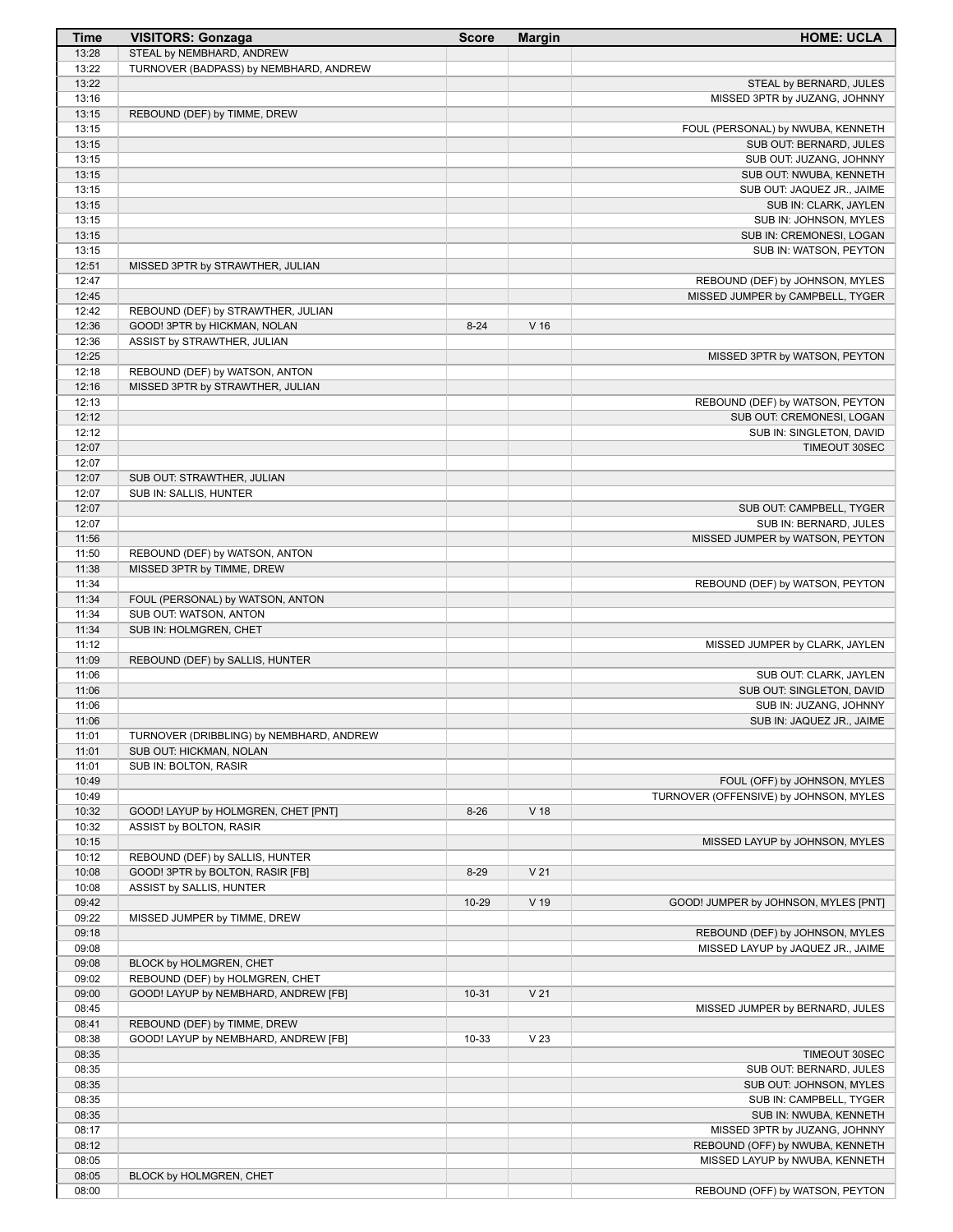| Time           | <b>VISITORS: Gonzaga</b>                                         | <b>Score</b>   | <b>Margin</b>   | <b>HOME: UCLA</b>                      |
|----------------|------------------------------------------------------------------|----------------|-----------------|----------------------------------------|
| 08:00          | FOUL (PERSONAL) by SALLIS, HUNTER                                |                |                 |                                        |
| 07:58          |                                                                  | 12-33          | V <sub>21</sub> | GOOD! JUMPER by JAQUEZ JR., JAIME      |
| 07:41          | MISSED 3PTR by HOLMGREN, CHET                                    |                |                 |                                        |
| 07:38          |                                                                  |                |                 | REBOUND (DEF) by JAQUEZ JR., JAIME     |
| 07:31<br>07:28 | REBOUND (DEF) by SALLIS, HUNTER                                  |                |                 | MISSED JUMPER by WATSON, PEYTON        |
| 07:17          |                                                                  |                |                 | FOUL (PERSONAL) by NWUBA, KENNETH      |
| 07:17          |                                                                  |                |                 |                                        |
| 07:17          | SUB OUT: SALLIS, HUNTER                                          |                |                 |                                        |
| 07:17          | SUB IN: STRAWTHER, JULIAN                                        |                |                 |                                        |
| 07:08          | TURNOVER (TRAVEL) by TIMME, DREW                                 |                |                 |                                        |
| 06:45          |                                                                  |                |                 | MISSED LAYUP by WATSON, PEYTON         |
| 06:45          | BLOCK by HOLMGREN, CHET                                          |                |                 |                                        |
| 06:43          |                                                                  |                |                 | REBOUND (OFF) by TEAM                  |
| 06:43          |                                                                  |                |                 | SUB OUT: WATSON, PEYTON                |
| 06:43<br>06:38 |                                                                  | 14-33          | $V$ 19          | SUB IN: BERNARD, JULES                 |
| 06:24          | MISSED JUMPER by STRAWTHER, JULIAN                               |                |                 | GOOD! JUMPER by BERNARD, JULES         |
| 06:20          |                                                                  |                |                 | REBOUND (DEF) by JAQUEZ JR., JAIME     |
| 06:17          |                                                                  |                |                 | MISSED 3PTR by BERNARD, JULES          |
| 06:13          |                                                                  |                |                 | REBOUND (OFF) by JAQUEZ JR., JAIME     |
| 06:04          |                                                                  |                |                 | MISSED 3PTR by BERNARD, JULES          |
| 06:00          | REBOUND (DEF) by HOLMGREN, CHET                                  |                |                 |                                        |
| 05:42          | MISSED JUMPER by TIMME, DREW                                     |                |                 |                                        |
| 05:38          |                                                                  |                |                 | REBOUND (DEF) by JAQUEZ JR., JAIME     |
| 05:35          |                                                                  |                |                 | MISSED LAYUP by JAQUEZ JR., JAIME      |
| 05:31          |                                                                  |                |                 | REBOUND (OFF) by NWUBA, KENNETH        |
| 05:30          | FOUL (PERSONAL) by STRAWTHER, JULIAN                             |                |                 |                                        |
| 05:30<br>05:16 | TIMEOUT 30SEC                                                    |                |                 |                                        |
| 05:06          | TURNOVER (OUTOFBOUNDS) by HOLMGREN, CHET                         |                |                 | TURNOVER (TRAVEL) by NWUBA, KENNETH    |
| 04:48          |                                                                  | 16-33          | V <sub>17</sub> | GOOD! JUMPER by JUZANG, JOHNNY         |
| 04:37          | MISSED DUNK by STRAWTHER, JULIAN                                 |                |                 |                                        |
| 04:37          |                                                                  |                |                 | BLOCK by NWUBA, KENNETH                |
| 04:28          |                                                                  |                |                 | REBOUND (DEF) by JUZANG, JOHNNY        |
| 04:27          |                                                                  |                |                 | TURNOVER (BADPASS) by JUZANG, JOHNNY   |
| 04:27          |                                                                  |                |                 | SUB OUT: NWUBA, KENNETH                |
| 04:27          |                                                                  |                |                 | SUB IN: JOHNSON, MYLES                 |
| 04:10          | TURNOVER (BADPASS) by STRAWTHER, JULIAN                          |                |                 |                                        |
| 04:10          |                                                                  |                |                 | STEAL by JOHNSON, MYLES                |
| 04:04<br>03:59 | REBOUND (DEF) by BOLTON, RASIR                                   |                |                 | MISSED LAYUP by JUZANG, JOHNNY         |
| 03:48          | GOOD! 3PTR by HOLMGREN, CHET                                     | 16-36          | V <sub>20</sub> |                                        |
| 03:48          | ASSIST by NEMBHARD, ANDREW                                       |                |                 |                                        |
| 03:19          |                                                                  |                |                 | MISSED JUMPER by BERNARD, JULES        |
| 03:14          | REBOUND (DEF) by TIMME, DREW                                     |                |                 |                                        |
| 03:11          |                                                                  |                |                 | FOUL (PERSONAL) by JUZANG, JOHNNY      |
| 03:11          |                                                                  |                |                 |                                        |
| 03:11          | SUB OUT: TIMME, DREW                                             |                |                 |                                        |
| 03:11          | SUB IN: HICKMAN, NOLAN                                           |                |                 |                                        |
| 03:11          |                                                                  |                |                 | SUB OUT: JOHNSON, MYLES                |
| 03:11          |                                                                  |                | V <sub>21</sub> | SUB IN: CLARK, JAYLEN                  |
| 03:11<br>03:11 | GOOD! FT by BOLTON, RASIR [FB]<br>GOOD! FT by BOLTON, RASIR [FB] | 16-37<br>16-38 | V <sub>22</sub> |                                        |
| 03:11          | SUB OUT: BOLTON, RASIR                                           |                |                 |                                        |
| 03:11          | SUB IN: TIMME, DREW                                              |                |                 |                                        |
| 03:06          |                                                                  | 18-38          | V <sub>20</sub> | GOOD! LAYUP by CAMPBELL, TYGER [PNT]   |
| 02:41          | MISSED 3PTR by NEMBHARD, ANDREW                                  |                |                 |                                        |
| 02:38          | REBOUND (OFF) by STRAWTHER, JULIAN                               |                |                 |                                        |
| 02:38          |                                                                  |                |                 | FOUL (PERSONAL) by CLARK, JAYLEN       |
| 02:38          | GOOD! FT by STRAWTHER, JULIAN                                    | 18-39          | V <sub>21</sub> |                                        |
| 02:38          | GOOD! FT by STRAWTHER, JULIAN                                    | 18-40          | V <sub>22</sub> |                                        |
| 02:16          |                                                                  | $20 - 40$      | V <sub>20</sub> | GOOD! JUMPER by JAQUEZ JR., JAIME      |
| 01:54<br>01:54 | GOOD! FT by TIMME, DREW                                          | $20 - 41$      | V <sub>21</sub> | FOUL (PERSONAL) by CLARK, JAYLEN       |
| 01:54          | GOOD! FT by TIMME, DREW                                          | 20-42          | V <sub>22</sub> |                                        |
| 01:54          | SUB OUT: STRAWTHER, JULIAN                                       |                |                 |                                        |
| 01:54          | SUB IN: SALLIS, HUNTER                                           |                |                 |                                        |
| 01:39          | MISSED 3PTR by HICKMAN, NOLAN                                    |                |                 |                                        |
| 01:36          | REBOUND (OFF) by NEMBHARD, ANDREW                                |                |                 |                                        |
| 01:36          | FOUL (PERSONAL) by HOLMGREN, CHET                                |                |                 |                                        |
| 01:36          | SUB OUT: HOLMGREN, CHET                                          |                |                 |                                        |
| 01:36          | SUB IN: WATSON, ANTON                                            |                |                 |                                        |
| 01:25          |                                                                  | 22-42          | V <sub>20</sub> | GOOD! LAYUP by JAQUEZ JR., JAIME [PNT] |
| 01:25<br>01:25 | FOUL (PERSONAL) by WATSON, ANTON                                 | 23-42          | V 19            | GOOD! FT by JAQUEZ JR., JAIME          |
|                |                                                                  |                |                 |                                        |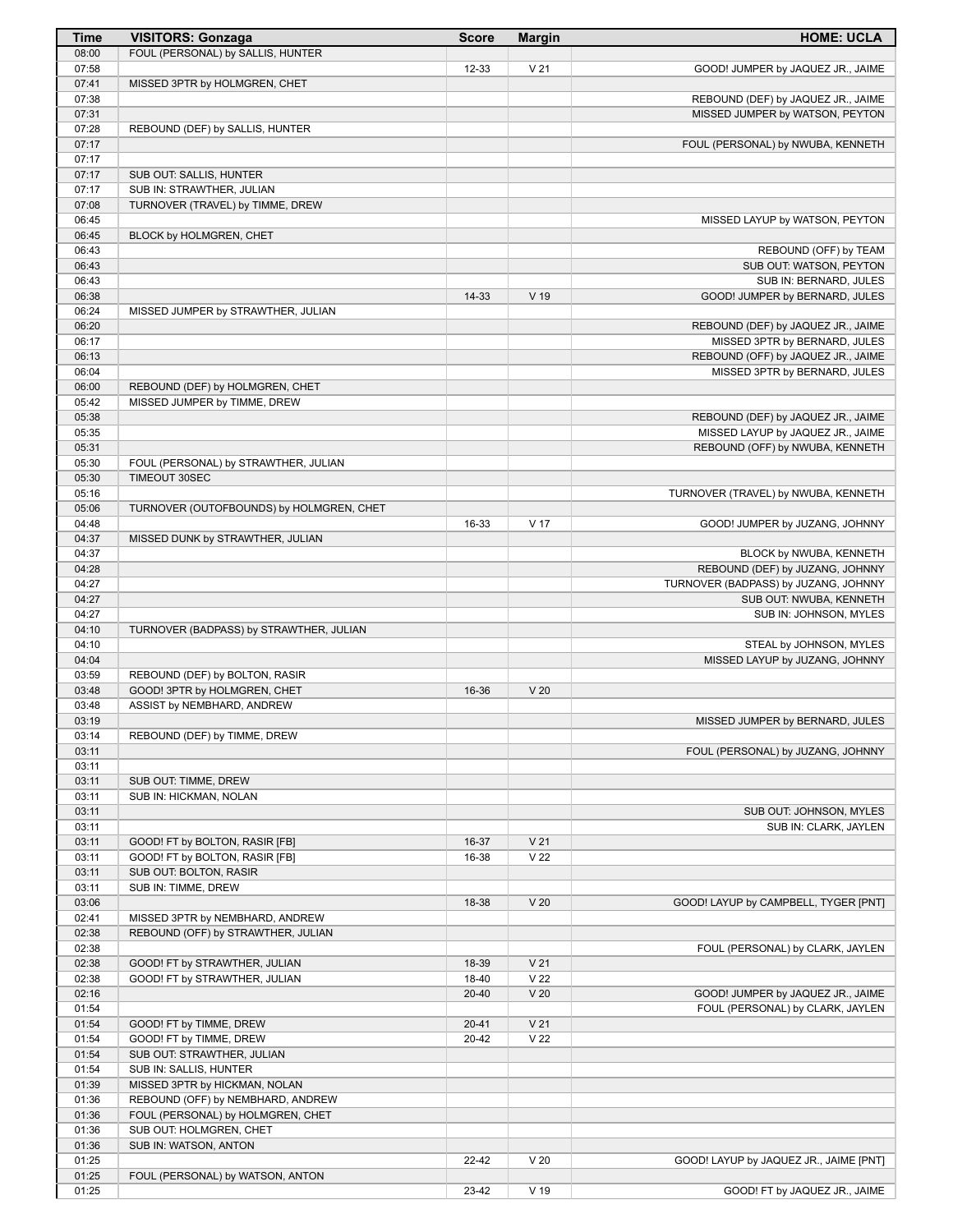| <b>Time</b> | <b>VISITORS: Gonzaga</b>         | <b>Score</b> | <b>Margin</b>   | <b>HOME: UCLA</b>                    |
|-------------|----------------------------------|--------------|-----------------|--------------------------------------|
| 01:25       | SUB OUT: WATSON, ANTON           |              |                 |                                      |
| 01:25       | SUB IN: STRAWTHER, JULIAN        |              |                 |                                      |
| 01:20       | GOOD! JUMPER by NEMBHARD, ANDREW | $23 - 44$    | V <sub>21</sub> |                                      |
| 00:56       |                                  |              |                 | MISSED LAYUP by JAQUEZ JR., JAIME    |
| 00:50       |                                  |              |                 | REBOUND (OFF) by CLARK, JAYLEN       |
| 00:49       |                                  |              |                 | MISSED JUMPER by CLARK, JAYLEN       |
| 00:42       |                                  |              |                 | REBOUND (OFF) by CLARK, JAYLEN       |
| 00:42       |                                  | 25-44        | V <sub>19</sub> | GOOD! LAYUP by CLARK, JAYLEN         |
| 00:32       |                                  |              |                 | FOUL (PERSONAL) by JAQUEZ JR., JAIME |
| 00:32       | GOOD! FT by TIMME, DREW          | 25-45        | V <sub>20</sub> |                                      |
| 00:32       | SUB OUT: STRAWTHER, JULIAN       |              |                 |                                      |
| 00:32       | SUB IN: PERRY, KADEN             |              |                 |                                      |
| 00:32       | MISSED FT by TIMME, DREW         |              |                 |                                      |
| 00:32       |                                  |              |                 | REBOUND (DEF) by JUZANG, JOHNNY      |
| 00:06       |                                  |              |                 | MISSED JUMPER by CAMPBELL, TYGER     |
| 00:02       | REBOUND (DEF) by TIMME, DREW     |              |                 |                                      |

# **Gonzaga 45, UCLA 25**

| <b>Points (This Period)</b> | <b>GON</b>     | <b>UCL</b>     |
|-----------------------------|----------------|----------------|
| In the Paint                | 14             | 10             |
| Off Turns                   |                |                |
| 2nd Chance                  | っ              | 10             |
| Fast Break                  | 14             |                |
| Bench                       | ર              |                |
| Per Poss                    | 1.286<br>20/35 | 0.625<br>12/40 |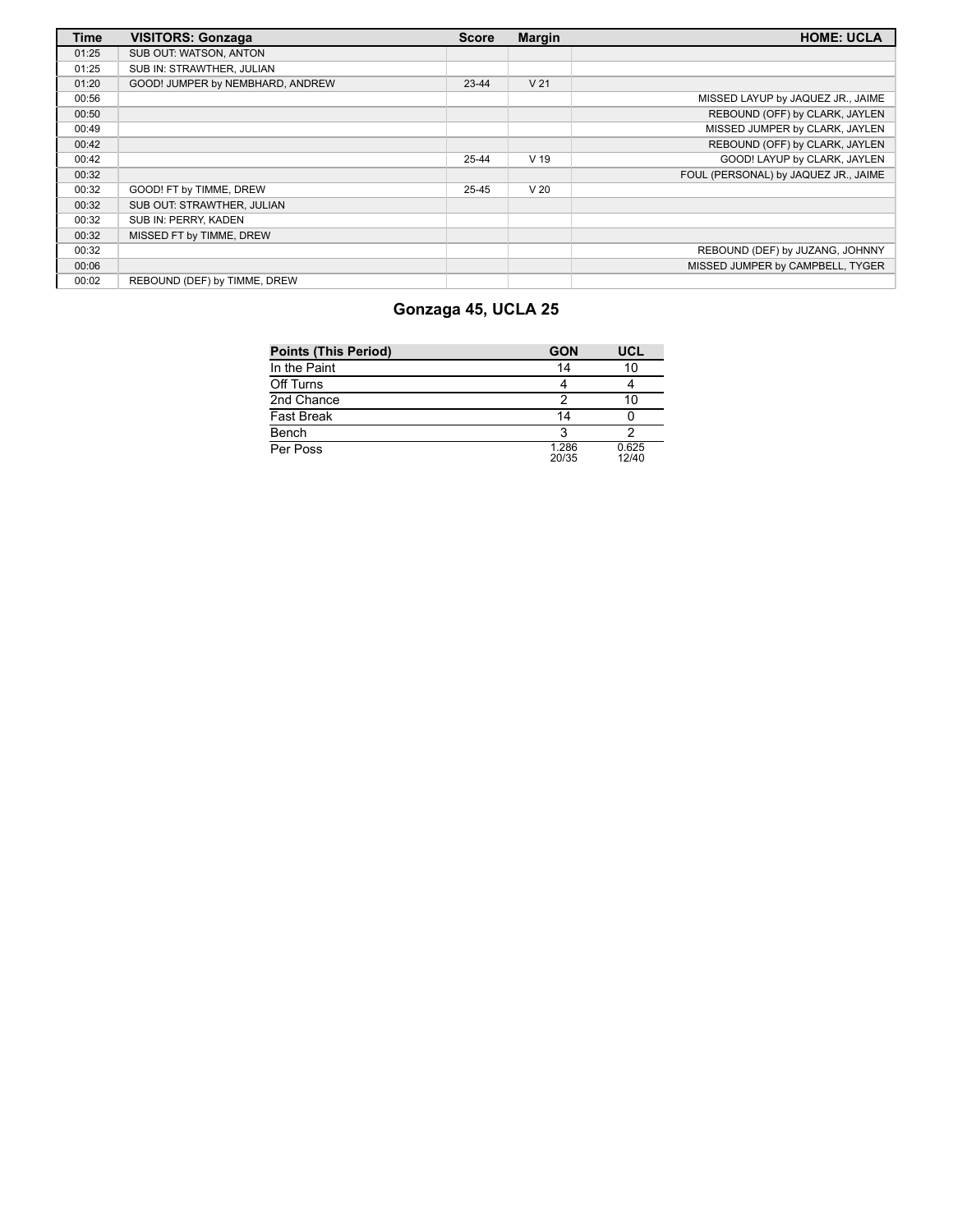#### **Official Box Score Gonzaga vs UCLA Second Half Statistics Only November 23, 2021 at T-Mobile Arena - Las Vegas**



# **Gonzaga 38**

| No. | Player                | S | <b>Pts</b>    | <b>FG</b> | 3FG      | <b>FT</b> | <b>OR</b> | DR            | TR | PF | A        | TO       | <b>B</b> lk | Stl      | Min | $+/-$        |
|-----|-----------------------|---|---------------|-----------|----------|-----------|-----------|---------------|----|----|----------|----------|-------------|----------|-----|--------------|
| 00  | STRAWTHER, JULIAN     | G |               | 2-4       | 1-3      | 2-4       |           | 3             | 4  | 2  | 0        | 0        | 0           | 0        | 17  | $-2$         |
| 02  | TIMME, DREW           | F | 12            | $5 - 7$   | $0 - 0$  | $2 - 2$   | 0         | 3             | 3  |    |          | 0        |             | 0        | 19  | $\mathbf 0$  |
| 03  | NEMBHARD, ANDREW      | G | 11            | $3-6$     | $1 - 4$  | $4 - 4$   |           |               | 2  | 2  | 3        |          | 0           |          | 20  | 0            |
| 34  | <b>HOLMGREN, CHET</b> | С | 6             | $2 - 3$   | $1 - 2$  | $1 - 2$   | $\Omega$  | 2             | 2  |    | $\Omega$ | 2        |             |          | 14  | $\mathbf{0}$ |
| 45  | <b>BOLTON, RASIR</b>  | G | 0             | $0 - 1$   | $0 - 0$  | $0 - 0$   | 0         | 0             | 0  | 4  |          |          |             | 0        | 11  | -1           |
| 10  | <b>SALLIS, HUNTER</b> | G | $\mathcal{P}$ | $1 - 2$   | $0 - 1$  | $0 - 0$   | $\Omega$  | 0             | 0  |    | 0        | 0        | 0           | $\Omega$ | -3  | 2            |
| 11  | HICKMAN, NOLAN        | G | 0             | $0 - 1$   | $0 - 1$  | $0-0$     | 0         | 0             | 0  | 0  | 0        | 0        | 0           | 0        | 9   | 1            |
| 20  | PERRY, KADEN          | F | 0             | $0 - 0$   | $0 - 0$  | $0 - 0$   | $\Omega$  | $\mathcal{P}$ | 2  | 0  | $\Omega$ | $\Omega$ | 0           | $\Omega$ | 6   | 2            |
| 22  | <b>WATSON, ANTON</b>  | F | 0             | $0 - 0$   | $0-0$    | $0-0$     | 0         | 0             | 0  |    | $\Omega$ |          | 0           | 0        |     | $-2$         |
|     | TEAM                  |   |               |           |          |           |           | 0             | 1  | 0  |          | 0        |             |          |     |              |
|     | <b>TOTALS</b>         |   | 38            | 13-24     | $3 - 11$ | $9 - 12$  | 3         | 11            | 14 | 12 | 4        | 5        | 2           | 2        | 99  |              |

| <b>Shooting By Period</b><br>Period | FG.       | FG%   | 3FG      | 3FG%  |          | FT%   | Deadball Rebounds: 3,0<br>Last FG Half: GON - |
|-------------------------------------|-----------|-------|----------|-------|----------|-------|-----------------------------------------------|
| 2nd Half                            | $13 - 24$ | 54%   | $3 - 11$ | 27%   | $9 - 12$ | 75%   |                                               |
| Game                                | $28 - 50$ | 56.0% | $9 - 23$ | 39.1% | $18-23$  | 78.3% |                                               |

# **UCLA 38**

| No. | Player                 | S | Pts      | FG       | 3FG     | <b>FT</b> | <b>OR</b>    | <b>DR</b> | TR             | PF | A        | TO | <b>Blk</b> | <b>Stl</b>   | Min      | $+/-$ |
|-----|------------------------|---|----------|----------|---------|-----------|--------------|-----------|----------------|----|----------|----|------------|--------------|----------|-------|
| 01  | <b>BERNARD, JULES</b>  | G | 5        | $2 - 5$  | $0 - 0$ | 1-2       | 0            | 3         | 3              | 2  |          | 0  | 0          | 0            | 15       | 0     |
| 03  | <b>JUZANG, JOHNNY</b>  | G | 4        | $2 - 4$  | $0 - 0$ | $0-0$     | $\mathbf{0}$ | $\Omega$  | 0              |    |          | 2  | 0          |              | 15       | 0     |
| 10  | <b>CAMPBELL, TYGER</b> | G | 9        | $3 - 3$  | $0 - 0$ | $3 - 3$   | 0            |           |                |    |          | 0  | 0          | 0            | 15       | 3     |
| 15  | <b>JOHNSON, MYLES</b>  | С | 2        | $1 - 3$  | $0 - 0$ | $0 - 0$   | $\Omega$     | 0         | 0              |    | $\Omega$ | 0  | 0          | $\Omega$     | 9        | 0     |
| 24  | JAQUEZ JR., JAIME      | G | 12       | $4 - 11$ | 1-2     | $3 - 4$   | 0            | 2         | $\overline{2}$ | 2  |          |    | 0          | 0            | 18       | -4    |
| 00  | CLARK, JAYLEN          | G | 6        | $1 - 1$  | $0 - 0$ | $4-6$     | 3            | 0         | 3              | 0  | $\Omega$ | 0  |            | $\Omega$     | 12       | 1     |
| 13  | KYMAN, JAKE            | G | 0        | $0 - 0$  | $0 - 0$ | $0 - 0$   | $\Omega$     | 0         | 0              | 0  | $\Omega$ | 0  | 0          | 0            | 1        | 0     |
| 14  | NWUBA, KENNETH         | F | $\Omega$ | $0 - 0$  | $0 - 0$ | $0 - 0$   | $\Omega$     | 0         | 0              | 0  | $\Omega$ | 0  | 0          | $\mathbf{0}$ | 0        | 0     |
| 20  | CREMONESI, LOGAN       | F | 0        | $0 - 0$  | $0 - 0$ | $0-0$     | $\Omega$     | 0         | 0              | 0  | 0        | 0  | 0          | 0            | $\Omega$ | 0     |
| 23  | <b>WATSON, PEYTON</b>  | G | 0        | $0 - 0$  | $0 - 0$ | $0 - 0$   | $\Omega$     |           |                |    |          | 0  | 0          | $\Omega$     | 10       | 0     |
| 34  | SINGLETON, DAVID       | G | 0        | $0 - 1$  | $0 - 1$ | $0 - 0$   | $\Omega$     |           | 1              | 0  | $\Omega$ | 0  | 0          | 0            | 6        | 0     |
|     | <b>TEAM</b>            |   |          |          |         |           | 2            |           | 3              | 0  |          | 0  |            |              |          |       |
|     | <b>TOTALS</b>          |   |          | 38 13-28 | $1 - 3$ | $11 - 15$ | 5            | 9         | 14             | 8  | 5        | 3  |            | 1            | 99       |       |
|     |                        |   |          |          |         |           |              |           |                |    |          |    |            |              |          |       |

| <b>Shooting By Period</b><br>Period | FG    | FG%   | 3FG      | 3FG%  |           | FT%   |
|-------------------------------------|-------|-------|----------|-------|-----------|-------|
| 2nd Half                            | 13-28 | 46%   | $1 - 3$  | 33%   | $11 - 15$ | 73%   |
| Game                                | 24-69 | 34.8% | $2 - 12$ | 16.7% | $13-18$   | 72.2% |

*Deadball Rebounds:* 6,0 *Last FG Half:* UCL -

| Game Notes:                                                           | <b>Score</b> | 1st | 2 <sub>nd</sub> | тот | <b>Points (This Period)</b> | <b>GON</b>    | <b>UCL</b>     |
|-----------------------------------------------------------------------|--------------|-----|-----------------|-----|-----------------------------|---------------|----------------|
| Officials: John Higgins, Roger Ayers, Eric Curry<br>Attendance: 12795 | <b>GON</b>   | 45  | 38              | 83  | In the Paint                | 20            | 20             |
|                                                                       | <b>UCL</b>   | 25  | 38              | 63  | Off Turns                   |               |                |
| Start Time: 10:11 PM ET                                               |              |     |                 |     | 2nd Chance                  |               |                |
| End Time: 12:15 AM ET<br>Game Duration: 2:03                          |              |     |                 |     | <b>Fast Break</b>           |               |                |
| Neutral Court:                                                        |              |     |                 |     | Bench                       |               |                |
|                                                                       |              |     |                 |     | Per Poss                    | .226<br>18/31 | 1.188<br>19/32 |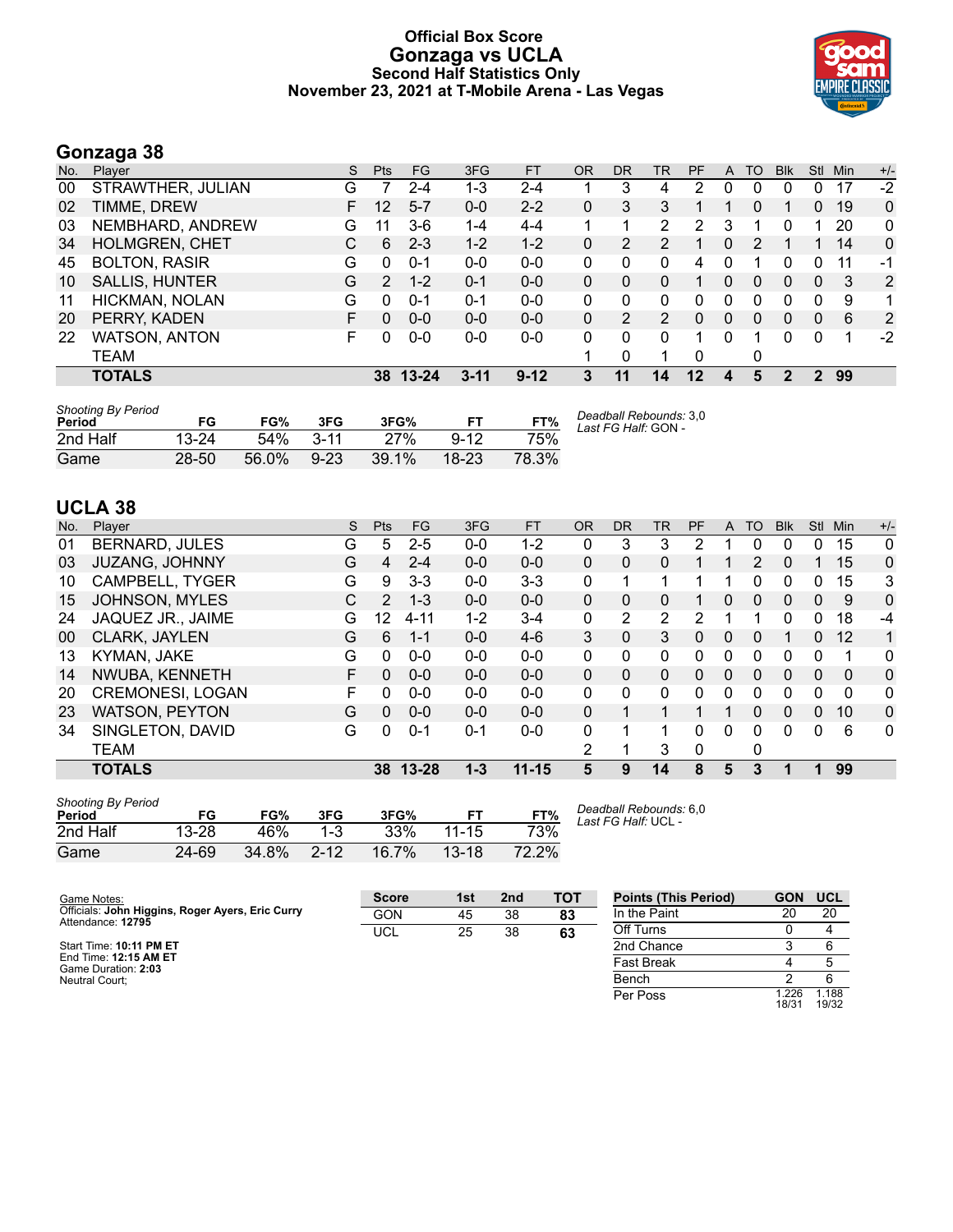# **Official Play-By-Play Gonzaga vs UCLA Second Half November 23, 2021 at T-Mobile Arena - Las Vegas**



### **Period 2**

#### **Starters:**

**Gonzaga**: 0 STRAWTHER,JULIAN (G); 2 TIMME,DREW (F); 3 NEMBHARD,ANDREW (G); 34 HOLMGREN,CHET (C); 45 BOLTON,RASIR (G);<br>**UCLA**: 1 BERNARD,JULES (G); 3 JUZANG,JOHNNY (G); 10 CAMPBELL,TYGER (G); 15 JOHNSON,MYLES (C); 24 JAQUE

| Time  | <b>VISITORS: Gonzaga</b>                 | <b>Score</b> | <b>Margin</b>   | <b>HOME: UCLA</b>                   |
|-------|------------------------------------------|--------------|-----------------|-------------------------------------|
| 20:00 | SUB OUT: SALLIS, HUNTER                  |              |                 |                                     |
| 20:00 | SUB OUT: HICKMAN, NOLAN                  |              |                 |                                     |
| 20:00 | SUB OUT: PERRY, KADEN                    |              |                 |                                     |
| 20:00 | SUB IN: STRAWTHER, JULIAN                |              |                 |                                     |
| 20:00 | SUB IN: HOLMGREN, CHET                   |              |                 |                                     |
| 20:00 | SUB IN: BOLTON, RASIR                    |              |                 |                                     |
| 20:00 |                                          |              |                 | SUB OUT: CLARK, JAYLEN              |
| 20:00 |                                          |              |                 | SUB IN: JOHNSON, MYLES              |
| 19:37 | TURNOVER (OUTOFBOUNDS) by HOLMGREN, CHET |              |                 |                                     |
| 19:13 |                                          |              |                 | MISSED JUMPER by JUZANG, JOHNNY     |
| 19:09 | REBOUND (DEF) by NEMBHARD, ANDREW        |              |                 |                                     |
| 19:03 | TURNOVER (LOSTBALL) by NEMBHARD, ANDREW  |              |                 |                                     |
| 18:55 | FOUL (PERSONAL) by STRAWTHER, JULIAN     |              |                 |                                     |
| 18:51 |                                          |              |                 | MISSED JUMPER by JAQUEZ JR., JAIME  |
| 18:48 | REBOUND (DEF) by HOLMGREN, CHET          |              |                 |                                     |
| 18:37 | GOOD! JUMPER by STRAWTHER, JULIAN [PNT]  | 25-47        | V <sub>22</sub> |                                     |
| 18:18 |                                          |              |                 | MISSED JUMPER by BERNARD, JULES     |
| 18:15 | REBOUND (DEF) by TIMME, DREW             |              |                 |                                     |
| 18:05 | MISSED 3PTR by NEMBHARD, ANDREW          |              |                 |                                     |
| 18:01 |                                          |              |                 | REBOUND (DEF) by BERNARD, JULES     |
| 17:48 |                                          |              |                 | MISSED LAYUP by JOHNSON, MYLES      |
| 17:48 | BLOCK by HOLMGREN, CHET                  |              |                 |                                     |
| 17:43 | REBOUND (DEF) by HOLMGREN, CHET          |              |                 |                                     |
| 17:40 | GOOD! DUNK by HOLMGREN, CHET [FB]        | 25-49        | V <sub>24</sub> |                                     |
| 17:14 | FOUL (PERSONAL) by BOLTON, RASIR         |              |                 |                                     |
| 17:14 |                                          | 26-49        | V <sub>23</sub> | GOOD! FT by JAQUEZ JR., JAIME       |
| 17:14 |                                          | 27-49        | V <sub>22</sub> | GOOD! FT by JAQUEZ JR., JAIME       |
| 16:57 | TURNOVER (BADPASS) by BOLTON, RASIR      |              |                 |                                     |
| 16:57 |                                          |              |                 | STEAL by JUZANG, JOHNNY             |
| 16:52 |                                          | 29-49        | V <sub>20</sub> | GOOD! LAYUP by CAMPBELL, TYGER [FB] |
| 16:31 | GOOD! 3PTR by NEMBHARD, ANDREW           | 29-52        | V <sub>23</sub> |                                     |
| 16:13 |                                          |              |                 | MISSED LAYUP by JOHNSON, MYLES      |
| 16:10 |                                          |              |                 | REBOUND (OFF) by TEAM               |
| 16:07 |                                          | $31 - 52$    | V <sub>21</sub> | GOOD! LAYUP by JAQUEZ JR., JAIME    |
| 16:07 |                                          |              |                 | ASSIST by JUZANG, JOHNNY            |
| 15:52 | GOOD! JUMPER by TIMME, DREW [PNT]        | $31 - 54$    | V <sub>23</sub> |                                     |
| 15:30 |                                          | 33-54        | V <sub>21</sub> | GOOD! LAYUP by JOHNSON, MYLES [PNT] |
| 15:30 |                                          |              |                 | ASSIST by JAQUEZ JR., JAIME         |
| 15:15 | MISSED JUMPER by BOLTON, RASIR           |              |                 |                                     |
| 15:12 |                                          |              |                 | REBOUND (DEF) by JAQUEZ JR., JAIME  |
| 15:12 | FOUL (PERSONAL) by HOLMGREN, CHET        |              |                 |                                     |
| 15:12 |                                          |              |                 |                                     |
| 15:12 | SUB OUT: HOLMGREN, CHET                  |              |                 |                                     |
| 15:12 | SUB IN: WATSON, ANTON                    |              |                 |                                     |
| 15:12 |                                          |              |                 | SUB OUT: JUZANG, JOHNNY             |
| 15:12 |                                          |              |                 | SUB OUT: JOHNSON, MYLES             |
| 15:12 |                                          |              |                 | SUB IN: CLARK, JAYLEN               |
| 15:12 |                                          |              |                 | SUB IN: SINGLETON, DAVID            |
| 14:50 |                                          | 35-54        | $V$ 19          | GOOD! JUMPER by JAQUEZ JR., JAIME   |
| 14:26 | FOUL (OFF) by WATSON, ANTON              |              |                 |                                     |
| 14:26 | TURNOVER (OFFENSIVE) by WATSON, ANTON    |              |                 |                                     |
| 14:26 | SUB OUT: WATSON, ANTON                   |              |                 |                                     |
| 14:26 | SUB IN: PERRY, KADEN                     |              |                 |                                     |
| 14:17 | FOUL (PERSONAL) by BOLTON, RASIR         |              |                 |                                     |
| 14:13 |                                          | 36-54        | V <sub>18</sub> | GOOD! FT by CAMPBELL, TYGER         |
| 14:13 |                                          | 37-54        | V 17            | GOOD! FT by CAMPBELL, TYGER         |
| 14:13 | GOOD! LAYUP by TIMME, DREW [PNT]         | 37-56        | $V$ 19          |                                     |
| 14:01 |                                          | 40-56        | V <sub>16</sub> | GOOD! 3PTR by JAQUEZ JR., JAIME     |
| 13:29 | MISSED 3PTR by NEMBHARD, ANDREW          |              |                 |                                     |
| 13:23 | REBOUND (OFF) by NEMBHARD, ANDREW        |              |                 |                                     |
| 13:07 | GOOD! 3PTR by STRAWTHER, JULIAN          | 40-59        | $V$ 19          |                                     |
| 13:07 | ASSIST by TIMME, DREW                    |              |                 |                                     |
| 12:47 |                                          |              |                 | MISSED JUMPER by JAQUEZ JR., JAIME  |
| 12:43 |                                          |              |                 | REBOUND (OFF) by CLARK, JAYLEN      |
| 12:42 | FOUL (PERSONAL) by STRAWTHER, JULIAN     |              |                 |                                     |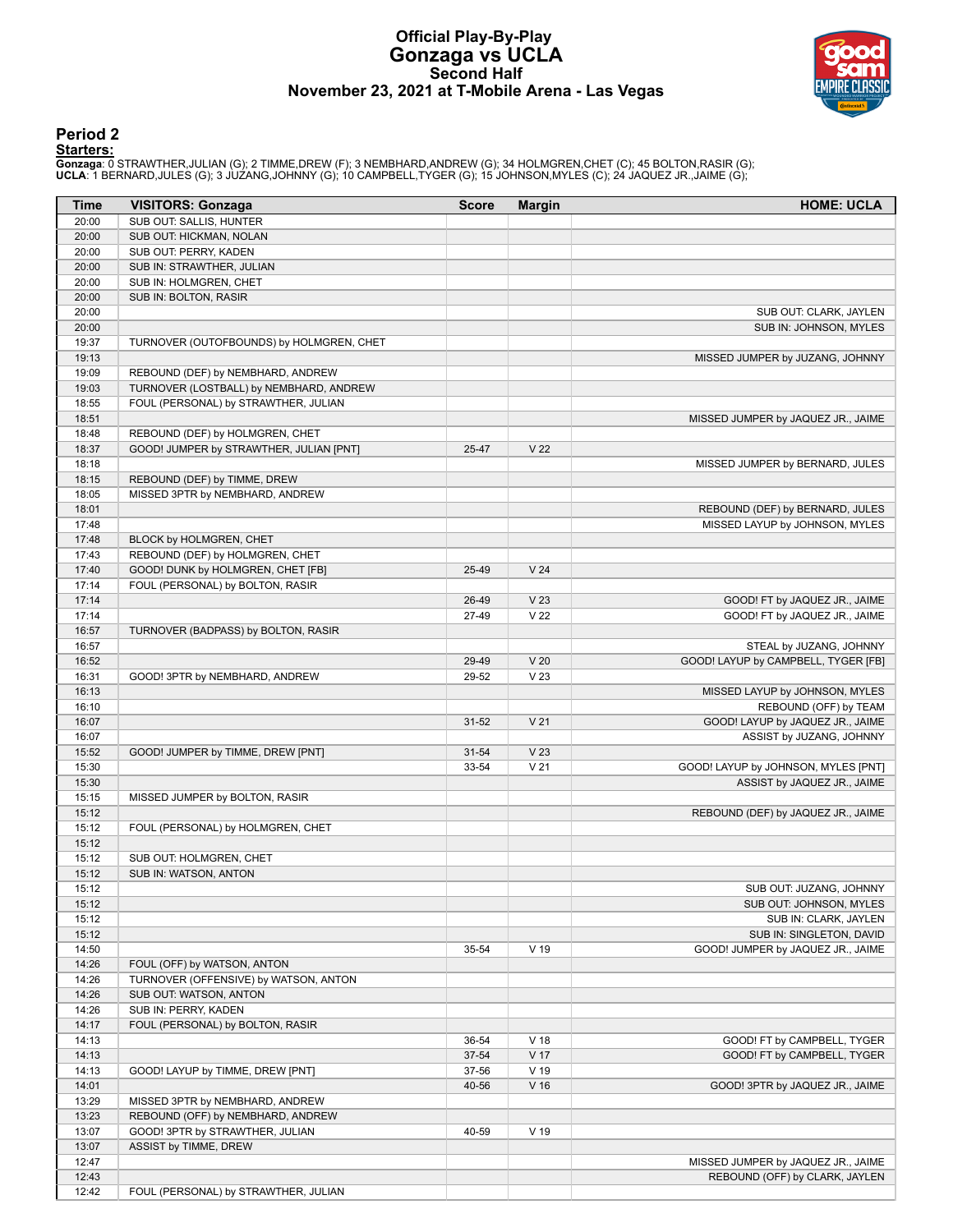| <b>Time</b>    | <b>VISITORS: Gonzaga</b>                           | <b>Score</b> | <b>Margin</b>   | <b>HOME: UCLA</b>                                  |
|----------------|----------------------------------------------------|--------------|-----------------|----------------------------------------------------|
| 12:42          | SUB OUT: STRAWTHER, JULIAN                         |              |                 |                                                    |
| 12:42          | SUB IN: SALLIS, HUNTER                             |              |                 |                                                    |
| 12:38          | FOUL (PERSONAL) by BOLTON, RASIR                   |              |                 |                                                    |
| 12:38          |                                                    |              |                 | MISSED FT by CLARK, JAYLEN                         |
| 12:38          |                                                    |              |                 | REBOUND (OFF) by TEAM                              |
| 12:38          | SUB OUT: BOLTON, RASIR                             |              |                 |                                                    |
| 12:38          | SUB IN: HICKMAN, NOLAN                             |              |                 |                                                    |
| 12:38<br>12:38 |                                                    |              |                 | SUB OUT: CAMPBELL, TYGER<br>SUB IN: WATSON, PEYTON |
| 12:38          |                                                    |              |                 | MISSED FT by CLARK, JAYLEN                         |
| 12:38          | REBOUND (DEF) by TIMME, DREW                       |              |                 |                                                    |
| 12:18          | MISSED 3PTR by SALLIS, HUNTER                      |              |                 |                                                    |
| 12:13          |                                                    |              |                 | REBOUND (DEF) by SINGLETON, DAVID                  |
| 11:54          |                                                    |              |                 | MISSED LAYUP by JAQUEZ JR., JAIME                  |
| 11:51          |                                                    |              |                 | REBOUND (OFF) by CLARK, JAYLEN                     |
| 11:50          | FOUL (PERSONAL) by NEMBHARD, ANDREW                |              |                 |                                                    |
| 11:50          |                                                    |              |                 |                                                    |
| 11:50          |                                                    | 41-59        | V <sub>18</sub> | GOOD! FT by CLARK, JAYLEN                          |
| 11:50          |                                                    | 42-59        | V <sub>17</sub> | GOOD! FT by CLARK, JAYLEN                          |
| 11:34          | GOOD! LAYUP by TIMME, DREW [PNT]                   | 42-61        | V <sub>19</sub> |                                                    |
| 11:15          |                                                    |              |                 | MISSED LAYUP by BERNARD, JULES                     |
| 11:15          | BLOCK by TIMME, DREW                               |              |                 |                                                    |
| 11:10          | REBOUND (DEF) by PERRY, KADEN                      |              |                 |                                                    |
| 11:01          | GOOD! LAYUP by SALLIS, HUNTER                      | 42-63        | V <sub>21</sub> |                                                    |
| 11:01          | ASSIST by NEMBHARD, ANDREW                         |              |                 |                                                    |
| 10:46          |                                                    |              |                 | MISSED JUMPER by JAQUEZ JR., JAIME                 |
| 10:42          |                                                    |              |                 | REBOUND (OFF) by TEAM                              |
| 10:42          |                                                    |              |                 | SUB OUT: BERNARD, JULES                            |
| 10:42          |                                                    |              |                 | SUB OUT: WATSON, PEYTON                            |
| 10:42          |                                                    |              |                 | SUB IN: JUZANG, JOHNNY                             |
| 10:42          |                                                    |              |                 | SUB IN: CAMPBELL, TYGER                            |
| 10:32          |                                                    |              |                 | MISSED JUMPER by JUZANG, JOHNNY                    |
| 10:26          |                                                    |              |                 | REBOUND (OFF) by CLARK, JAYLEN                     |
| 10:23          | FOUL (PERSONAL) by SALLIS, HUNTER                  |              |                 |                                                    |
| 10:23          |                                                    | 43-63        | V <sub>20</sub> | GOOD! FT by CLARK, JAYLEN                          |
| 10:23          |                                                    | 44-63        | V <sub>19</sub> | GOOD! FT by CLARK, JAYLEN                          |
| 10:23          |                                                    |              |                 | SUB OUT: CLARK, JAYLEN                             |
| 10:23          |                                                    |              |                 | SUB IN: JOHNSON, MYLES                             |
| 09:59          | GOOD! JUMPER by NEMBHARD, ANDREW [PNT]             | 44-65        | V <sub>21</sub> |                                                    |
| 09:45          |                                                    |              |                 | MISSED 3PTR by SINGLETON, DAVID                    |
| 09:41          | REBOUND (DEF) by PERRY, KADEN                      |              |                 |                                                    |
| 09:30          |                                                    |              |                 | FOUL (PERSONAL) by JAQUEZ JR., JAIME               |
| 09:30<br>09:30 | SUB OUT: SALLIS, HUNTER                            |              |                 |                                                    |
| 09:30          | SUB OUT: PERRY, KADEN<br>SUB IN: STRAWTHER, JULIAN |              |                 |                                                    |
| 09:30          | SUB IN: HOLMGREN, CHET                             |              |                 |                                                    |
| 09:30          |                                                    |              |                 | SUB OUT: SINGLETON, DAVID                          |
| 09:30          |                                                    |              |                 | SUB IN: BERNARD, JULES                             |
| 09:19          | GOOD! LAYUP by TIMME, DREW [PNT]                   | 44-67        | V <sub>23</sub> |                                                    |
| 09:14          |                                                    |              |                 | TURNOVER (LOSTBALL) by JAQUEZ JR., JAIME           |
| 09:14          | STEAL by HOLMGREN, CHET                            |              |                 |                                                    |
| 09:14          |                                                    |              |                 | FOUL (PERSONAL) by CAMPBELL, TYGER                 |
| 09:14          | MISSED FT by STRAWTHER, JULIAN                     |              |                 |                                                    |
| 09:14          | REBOUND (OFF) by TEAM                              |              |                 |                                                    |
| 09:14          | MISSED FT by STRAWTHER, JULIAN                     |              |                 |                                                    |
| 09:14          | REBOUND (OFF) by TEAM                              |              |                 |                                                    |
| 09:01          | MISSED LAYUP by TIMME, DREW                        |              |                 |                                                    |
| 09:01          |                                                    |              |                 | BLOCK by CLARK, JAYLEN                             |
| 08:55          |                                                    |              |                 | REBOUND (DEF) by BERNARD, JULES                    |
| 08:51          |                                                    |              |                 | SUB OUT: JAQUEZ JR., JAIME                         |
| 08:51          |                                                    |              |                 | SUB IN: CLARK, JAYLEN                              |
| 08:43          |                                                    | 46-67        | V <sub>21</sub> | GOOD! JUMPER by CAMPBELL, TYGER                    |
| 08:28          |                                                    |              |                 | FOUL (PERSONAL) by JOHNSON, MYLES                  |
| 08:27          | GOOD! FT by NEMBHARD, ANDREW                       | 46-68        | V <sub>22</sub> |                                                    |
| 08:27          | SUB OUT: HICKMAN, NOLAN                            |              |                 |                                                    |
| 08:27          | SUB IN: BOLTON, RASIR                              |              |                 |                                                    |
| 08:27          |                                                    |              |                 | SUB OUT: CLARK, JAYLEN                             |
| 08:27          |                                                    |              |                 | SUB IN: WATSON, PEYTON                             |
| 08:27          | GOOD! FT by NEMBHARD, ANDREW                       | 46-69        | V <sub>23</sub> |                                                    |
| 08:15          |                                                    | 48-69        | V <sub>21</sub> | GOOD! LAYUP by CAMPBELL, TYGER [PNT]               |
| 08:15          | FOUL (PERSONAL) by BOLTON, RASIR                   |              |                 |                                                    |
| 08:15          | SUB OUT: BOLTON, RASIR                             |              |                 |                                                    |
| 08:15          | SUB IN: HICKMAN, NOLAN                             |              |                 |                                                    |
| 08:15          |                                                    | 49-69        | V <sub>20</sub> | GOOD! FT by CAMPBELL, TYGER                        |
| 08:02          | GOOD! LAYUP by TIMME, DREW [PNT]                   | 49-71        | V <sub>22</sub> |                                                    |
| 08:02          | ASSIST by NEMBHARD, ANDREW                         |              |                 |                                                    |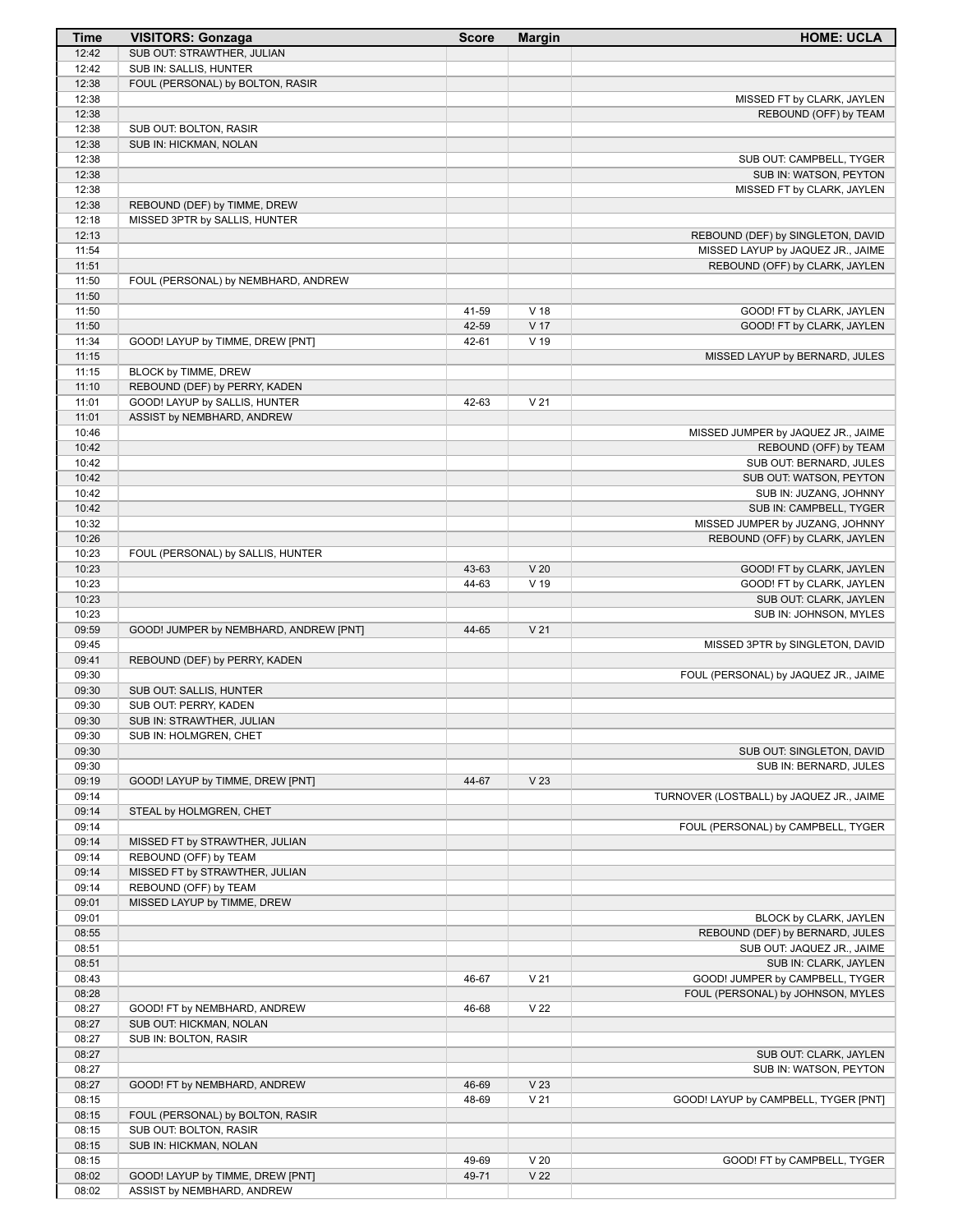| Time           | <b>VISITORS: Gonzaga</b>              | <b>Score</b> | <b>Margin</b>   | <b>HOME: UCLA</b>                                           |
|----------------|---------------------------------------|--------------|-----------------|-------------------------------------------------------------|
| 07:34          |                                       | $51 - 71$    | V <sub>20</sub> | GOOD! JUMPER by JUZANG, JOHNNY                              |
| 07:34          |                                       |              |                 | ASSIST by BERNARD, JULES                                    |
| 07:18          | MISSED 3PTR by HICKMAN, NOLAN         |              |                 |                                                             |
| 07:14<br>07:11 | FOUL (PERSONAL) by NEMBHARD, ANDREW   |              |                 | REBOUND (DEF) by BERNARD, JULES                             |
| 07:11          |                                       |              |                 |                                                             |
| 07:11          |                                       |              |                 | MISSED FT by BERNARD, JULES                                 |
| 07:11          |                                       |              |                 | REBOUND (OFF) by TEAM                                       |
| 07:11          |                                       | 52-71        | V 19            | GOOD! FT by BERNARD, JULES [FB]                             |
| 07:11          |                                       |              |                 | SUB OUT: BERNARD, JULES                                     |
| 07:11          |                                       |              |                 | SUB IN: JAQUEZ JR., JAIME                                   |
| 06:51          | MISSED 3PTR by HOLMGREN, CHET         |              |                 |                                                             |
| 06:47<br>06:42 | FOUL (PERSONAL) by TIMME, DREW        |              |                 | REBOUND (DEF) by JAQUEZ JR., JAIME                          |
| 06:42          |                                       | 53-71        | V <sub>18</sub> | GOOD! FT by JAQUEZ JR., JAIME                               |
| 06:42          |                                       |              |                 | MISSED FT by JAQUEZ JR., JAIME                              |
| 06:42          | REBOUND (DEF) by TIMME, DREW          |              |                 |                                                             |
| 06:21          |                                       |              |                 | FOUL (PERSONAL) by JAQUEZ JR., JAIME                        |
| 06:21          | MISSED FT by HOLMGREN, CHET           |              |                 |                                                             |
| 06:21          | REBOUND (OFF) by TEAM                 |              |                 |                                                             |
| 06:21          |                                       |              |                 | SUB OUT: JOHNSON, MYLES                                     |
| 06:21<br>06:21 | GOOD! FT by HOLMGREN, CHET            | 53-72        | V <sub>19</sub> | SUB IN: CLARK, JAYLEN                                       |
| 06:13          |                                       |              |                 | MISSED 3PTR by JAQUEZ JR., JAIME                            |
| 06:07          | REBOUND (DEF) by STRAWTHER, JULIAN    |              |                 |                                                             |
| 05:49          |                                       |              |                 | FOUL (PERSONAL) by WATSON, PEYTON                           |
| 05:49          | GOOD! FT by TIMME, DREW               | 53-73        | V <sub>20</sub> |                                                             |
| 05:49          | GOOD! FT by TIMME, DREW               | 53-74        | V <sub>21</sub> |                                                             |
| 05:33          |                                       | 55-74        | V 19            | GOOD! JUMPER by JUZANG, JOHNNY [PNT]                        |
| 05:03<br>04:46 | GOOD! LAYUP by NEMBHARD, ANDREW [PNT] | 55-76        | V <sub>21</sub> |                                                             |
| 04:41          | REBOUND (DEF) by STRAWTHER, JULIAN    |              |                 | MISSED JUMPER by JAQUEZ JR., JAIME                          |
| 04:13          | MISSED JUMPER by TIMME, DREW          |              |                 |                                                             |
| 04:10          | REBOUND (OFF) by STRAWTHER, JULIAN    |              |                 |                                                             |
| 03:52          | MISSED 3PTR by NEMBHARD, ANDREW       |              |                 |                                                             |
| 03:48          |                                       |              |                 | REBOUND (DEF) by CAMPBELL, TYGER                            |
| 03:45          |                                       | 57-76        | V 19            | GOOD! DUNK by CLARK, JAYLEN [FB]                            |
| 03:45          | TURNOVER (TRAVEL) by HOLMGREN, CHET   |              |                 | ASSIST by CAMPBELL, TYGER                                   |
| 03:21<br>03:21 |                                       |              |                 |                                                             |
| 03:21          | SUB OUT: HICKMAN, NOLAN               |              |                 |                                                             |
| 03:21          | SUB IN: BOLTON, RASIR                 |              |                 |                                                             |
| 03:21          |                                       |              |                 | SUB OUT: CAMPBELL, TYGER                                    |
| 03:21          |                                       |              |                 | SUB IN: BERNARD, JULES                                      |
| 03:04          |                                       |              |                 | MISSED JUMPER by JAQUEZ JR., JAIME<br>REBOUND (OFF) by TEAM |
| 03:01<br>02:55 |                                       |              |                 | FOUL (OFF) by JUZANG, JOHNNY                                |
| 02:55          |                                       |              |                 | TURNOVER (OFFENSIVE) by JUZANG, JOHNNY                      |
| 02:26          | MISSED 3PTR by STRAWTHER, JULIAN      |              |                 |                                                             |
| 02:22          |                                       |              |                 | REBOUND (DEF) by WATSON, PEYTON                             |
| 02:17          |                                       | 59-76        | V 17            | GOOD! LAYUP by BERNARD, JULES                               |
| 02:17          |                                       |              |                 | ASSIST by WATSON, PEYTON                                    |
| 01:41          | GOOD! 3PTR by HOLMGREN, CHET          | 59-79        | V <sub>20</sub> |                                                             |
| 01:41<br>01:27 | ASSIST by NEMBHARD, ANDREW            | 61-79        | V <sub>18</sub> | GOOD! LAYUP by BERNARD, JULES [PNT]                         |
| 01:22          |                                       |              |                 | FOUL (PERSONAL) by BERNARD, JULES                           |
| 01:22          | GOOD! FT by NEMBHARD, ANDREW [FB]     | 61-80        | V 19            |                                                             |
| 01:22          | GOOD! FT by NEMBHARD, ANDREW [FB]     | 61-81        | V <sub>20</sub> |                                                             |
| 01:12          |                                       |              |                 | TURNOVER (LOSTBALL) by JUZANG, JOHNNY                       |
| 01:12          | STEAL by NEMBHARD, ANDREW             |              |                 |                                                             |
| 00:49          | MISSED 3PTR by STRAWTHER, JULIAN      |              |                 |                                                             |
| 00:45<br>00:45 | SUB OUT: TIMME, DREW                  |              |                 | REBOUND (DEF) by TEAM                                       |
| 00:45          | SUB OUT: HOLMGREN, CHET               |              |                 |                                                             |
| 00:45          | SUB IN: PERRY, KADEN                  |              |                 |                                                             |
| 00:45          | SUB IN: WATSON, ANTON                 |              |                 |                                                             |
| 00:45          |                                       |              |                 | SUB OUT: JUZANG, JOHNNY                                     |
| 00:45          |                                       |              |                 | SUB OUT: WATSON, PEYTON                                     |
| 00:45<br>00:45 |                                       |              |                 | SUB IN: KYMAN, JAKE<br>SUB IN: SINGLETON, DAVID             |
| 00:32          |                                       |              |                 | MISSED JUMPER by BERNARD, JULES                             |
| 00:27          | REBOUND (DEF) by STRAWTHER, JULIAN    |              |                 |                                                             |
| 00:23          |                                       |              |                 | FOUL (PERSONAL) by BERNARD, JULES                           |
| 00:23          | GOOD! FT by STRAWTHER, JULIAN         | 61-82        | V <sub>21</sub> |                                                             |
| 00:23          | GOOD! FT by STRAWTHER, JULIAN         | 61-83        | V <sub>22</sub> |                                                             |
| 00:11          |                                       | 63-83        | V <sub>20</sub> | GOOD! JUMPER by JAQUEZ JR., JAIME [PNT]                     |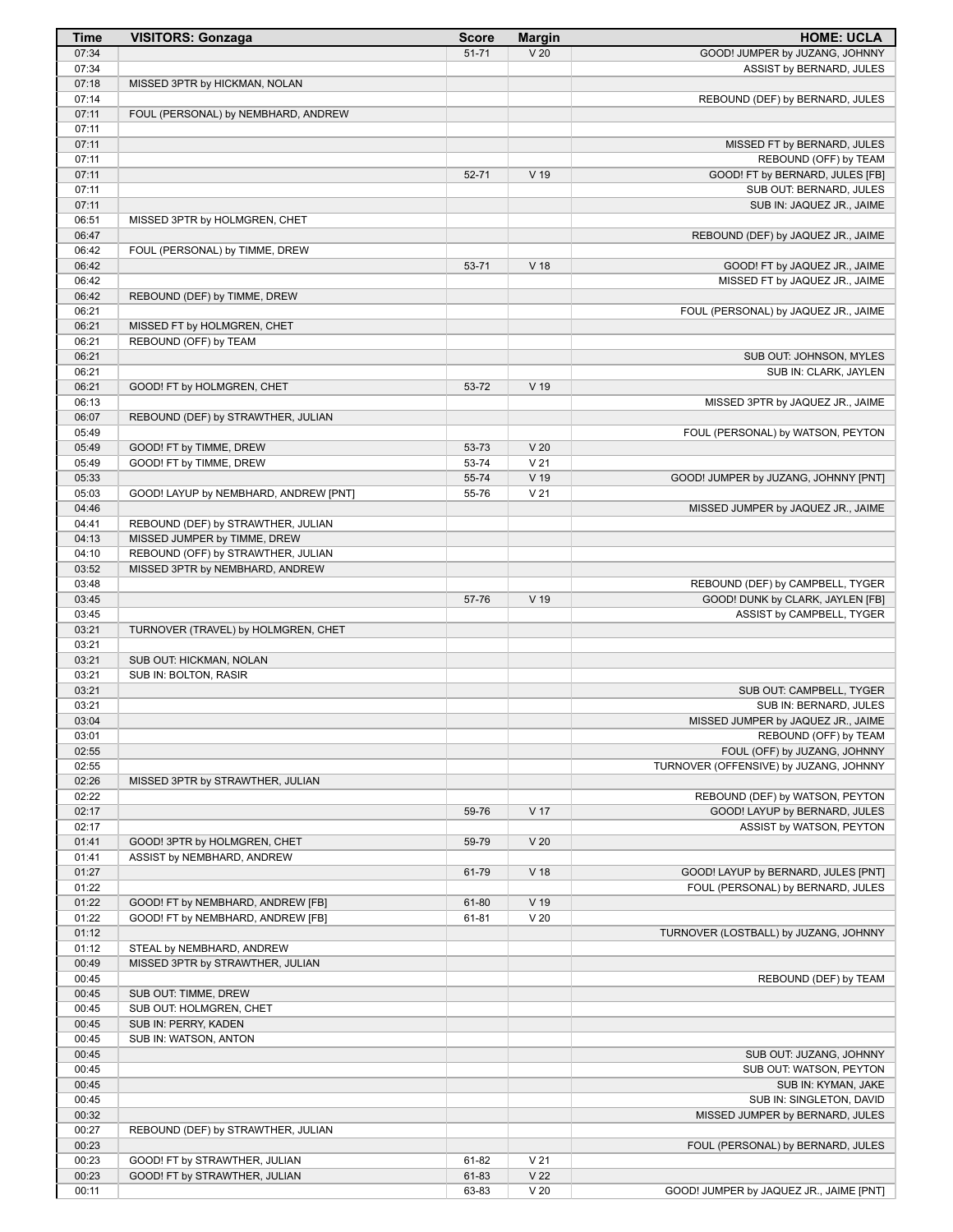# **Gonzaga 83, UCLA 63**

| <b>Points (This Period)</b> | <b>GON</b>     | UCL            |
|-----------------------------|----------------|----------------|
| In the Paint                | 20             | 20             |
| Off Turns                   |                |                |
| 2nd Chance                  |                |                |
| Fast Break                  |                | 5              |
| Bench                       |                |                |
| Per Poss                    | 1.226<br>18/31 | 1.188<br>19/32 |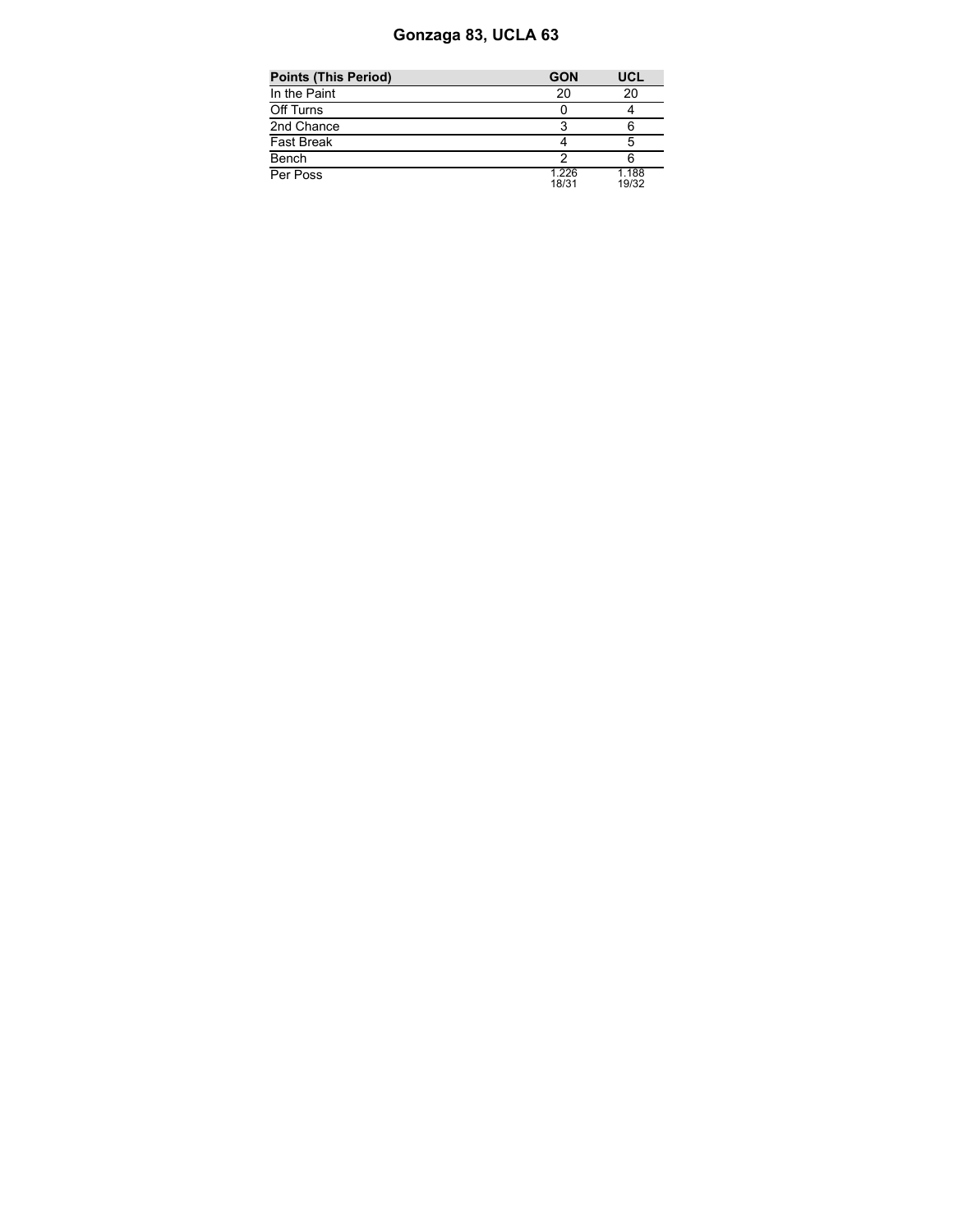# **Official Scoring/Possession Reference Chart Gonzaga vs UCLA Period 1 November 23, 2021 at T-Mobile Arena - Las Vegas**



#### **Period 1**

#### **Starters:**

**Gonzaga**: 0 STRAWTHER,JULIAN (G); 2 TIMME,DREW (F); 3 NEMBHARD,ANDREW (G); 34 HOLMGREN,CHET (C); 45 BOLTON,RASIR (G);<br>**UCLA**: 1 BERNARD,JULES (G); 3 JUZANG,JOHNNY (G); 10 CAMPBELL,TYGER (G); 15 JOHNSON,MYLES (C); 24 JAQUE

| <b>Time</b> | <b>VISITORS: Gonzaga</b>             | <b>Score</b> | <b>Margin</b>   | <b>HOME: UCLA</b>                      |
|-------------|--------------------------------------|--------------|-----------------|----------------------------------------|
| 19:29       |                                      | 2-0          | H <sub>2</sub>  | GOOD! LAYUP by JOHNSON, MYLES [PNT]    |
| 18:44       | GOOD! JUMPER by NEMBHARD, ANDREW     | 2-2          | T.              |                                        |
| 17:43       | GOOD! LAYUP by HOLMGREN, CHET [PNT]  | 2-4          | V <sub>2</sub>  |                                        |
| 17:02       | GOOD! FT by BOLTON, RASIR            | 2-5          | $V_3$           |                                        |
| 16:42       | GOOD! 3PTR by NEMBHARD, ANDREW       | $2 - 8$      | $V_6$           |                                        |
| 16:24       |                                      | 5-8          | $V_3$           | GOOD! 3PTR by JUZANG, JOHNNY           |
| 16:06       | GOOD! LAYUP by HOLMGREN, CHET        | $5 - 10$     | V <sub>5</sub>  |                                        |
| 15:47       |                                      | $6 - 10$     | V <sub>4</sub>  | GOOD! FT by JOHNSON, MYLES             |
| 15:42       | GOOD! LAYUP by TIMME, DREW           | $6 - 12$     | $V_6$           |                                        |
| 15:42       | GOOD! FT by TIMME, DREW              | $6 - 13$     | V <sub>7</sub>  |                                        |
| 15:17       | GOOD! 3PTR by BOLTON, RASIR          | $6 - 16$     | $V$ 10          |                                        |
| 14:32       |                                      | $8 - 16$     | V8              | GOOD! JUMPER by JUZANG, JOHNNY         |
| 14:09       | GOOD! LAYUP by NEMBHARD, ANDREW [FB] | $8 - 18$     | $V$ 10          |                                        |
| 13:42       | GOOD! 3PTR by STRAWTHER, JULIAN [FB] | $8 - 21$     | V <sub>13</sub> |                                        |
| 12:36       | GOOD! 3PTR by HICKMAN, NOLAN         | $8 - 24$     | $V$ 16          |                                        |
| 10:32       | GOOD! LAYUP by HOLMGREN, CHET [PNT]  | $8 - 26$     | V <sub>18</sub> |                                        |
| 10:08       | GOOD! 3PTR by BOLTON, RASIR [FB]     | $8 - 29$     | V <sub>21</sub> |                                        |
| 09:42       |                                      | 10-29        | V 19            | GOOD! JUMPER by JOHNSON, MYLES [PNT]   |
| 09:00       | GOOD! LAYUP by NEMBHARD, ANDREW [FB] | 10-31        | V <sub>21</sub> |                                        |
| 08:38       | GOOD! LAYUP by NEMBHARD, ANDREW [FB] | 10-33        | V <sub>23</sub> |                                        |
| 07:58       |                                      | 12-33        | V <sub>21</sub> | GOOD! JUMPER by JAQUEZ JR., JAIME      |
| 06:38       |                                      | 14-33        | V 19            | GOOD! JUMPER by BERNARD, JULES         |
| 04:48       |                                      | 16-33        | V 17            | GOOD! JUMPER by JUZANG, JOHNNY         |
| 03:48       | GOOD! 3PTR by HOLMGREN, CHET         | 16-36        | V <sub>20</sub> |                                        |
| 03:11       | GOOD! FT by BOLTON, RASIR [FB]       | 16-37        | V <sub>21</sub> |                                        |
| 03:11       | GOOD! FT by BOLTON, RASIR [FB]       | 16-38        | V <sub>22</sub> |                                        |
| 03:06       |                                      | 18-38        | V <sub>20</sub> | GOOD! LAYUP by CAMPBELL, TYGER [PNT]   |
| 02:38       | GOOD! FT by STRAWTHER, JULIAN        | 18-39        | V <sub>21</sub> |                                        |
| 02:38       | GOOD! FT by STRAWTHER, JULIAN        | 18-40        | V <sub>22</sub> |                                        |
| 02:16       |                                      | 20-40        | V <sub>20</sub> | GOOD! JUMPER by JAQUEZ JR., JAIME      |
| 01:54       | GOOD! FT by TIMME, DREW              | $20 - 41$    | V <sub>21</sub> |                                        |
| 01:54       | GOOD! FT by TIMME, DREW              | 20-42        | V <sub>22</sub> |                                        |
| 01:25       |                                      | 22-42        | V <sub>20</sub> | GOOD! LAYUP by JAQUEZ JR., JAIME [PNT] |
| 01:25       |                                      | 23-42        | $V$ 19          | GOOD! FT by JAQUEZ JR., JAIME          |
| 01:20       | GOOD! JUMPER by NEMBHARD, ANDREW     | 23-44        | V <sub>21</sub> |                                        |
| 00:42       |                                      | 25-44        | $V$ 19          | GOOD! LAYUP by CLARK, JAYLEN           |
| 00:32       | GOOD! FT by TIMME, DREW              | 25-45        | V <sub>20</sub> |                                        |

**Gonzaga 45, UCLA 25**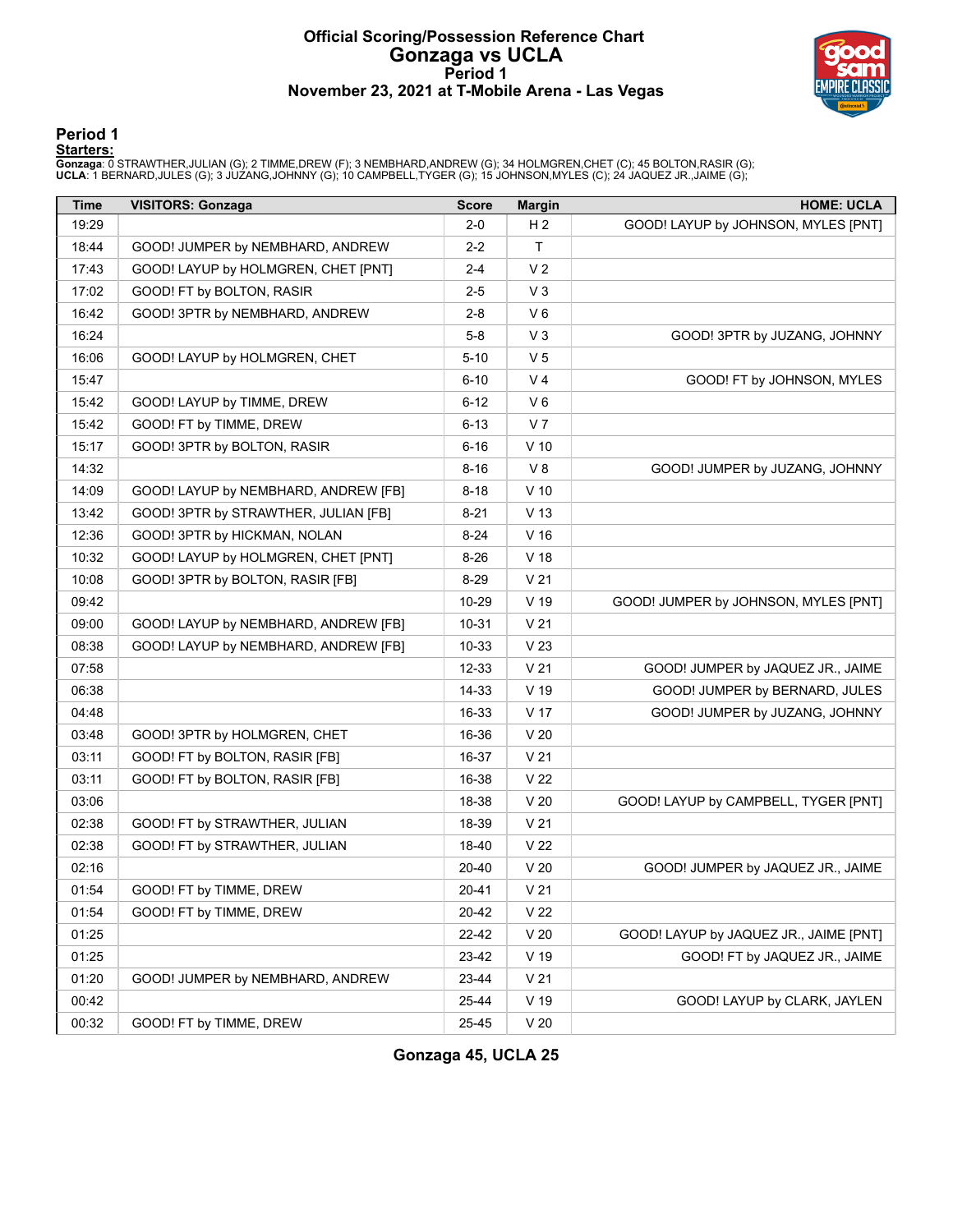#### **Official Scoring/Possession Reference Chart Gonzaga vs UCLA Period 2 November 23, 2021 at T-Mobile Arena - Las Vegas**



### **Period 2**

#### **Starters:**

**Gonzaga**: 0 STRAWTHER,JULIAN (G); 2 TIMME,DREW (F); 3 NEMBHARD,ANDREW (G); 34 HOLMGREN,CHET (C); 45 BOLTON,RASIR (G);<br>**UCLA**: 1 BERNARD,JULES (G); 3 JUZANG,JOHNNY (G); 10 CAMPBELL,TYGER (G); 15 JOHNSON,MYLES (C); 24 JAQUE

| Time  | <b>VISITORS: Gonzaga</b>                | <b>Score</b> | <b>Margin</b>   | <b>HOME: UCLA</b>                    |
|-------|-----------------------------------------|--------------|-----------------|--------------------------------------|
| 18:37 | GOOD! JUMPER by STRAWTHER, JULIAN [PNT] | 25-47        | V <sub>22</sub> |                                      |
| 17:40 | GOOD! DUNK by HOLMGREN, CHET [FB]       | 25-49        | V <sub>24</sub> |                                      |
| 17:14 |                                         | 26-49        | V <sub>23</sub> | GOOD! FT by JAQUEZ JR., JAIME        |
| 17:14 |                                         | 27-49        | V <sub>22</sub> | GOOD! FT by JAQUEZ JR., JAIME        |
| 16:52 |                                         | 29-49        | V <sub>20</sub> | GOOD! LAYUP by CAMPBELL, TYGER [FB]  |
| 16:31 | GOOD! 3PTR by NEMBHARD, ANDREW          | 29-52        | V <sub>23</sub> |                                      |
| 16:07 |                                         | $31 - 52$    | V <sub>21</sub> | GOOD! LAYUP by JAQUEZ JR., JAIME     |
| 15:52 | GOOD! JUMPER by TIMME, DREW [PNT]       | $31 - 54$    | V <sub>23</sub> |                                      |
| 15:30 |                                         | 33-54        | V <sub>21</sub> | GOOD! LAYUP by JOHNSON, MYLES [PNT]  |
| 14:50 |                                         | 35-54        | V 19            | GOOD! JUMPER by JAQUEZ JR., JAIME    |
| 14:13 |                                         | 36-54        | V <sub>18</sub> | GOOD! FT by CAMPBELL, TYGER          |
| 14:13 |                                         | 37-54        | V 17            | GOOD! FT by CAMPBELL, TYGER          |
| 14:13 | GOOD! LAYUP by TIMME, DREW [PNT]        | 37-56        | $V$ 19          |                                      |
| 14:01 |                                         | 40-56        | V <sub>16</sub> | GOOD! 3PTR by JAQUEZ JR., JAIME      |
| 13:07 | GOOD! 3PTR by STRAWTHER, JULIAN         | 40-59        | $V$ 19          |                                      |
| 11:50 |                                         | 41-59        | V <sub>18</sub> | GOOD! FT by CLARK, JAYLEN            |
| 11:50 |                                         | 42-59        | V 17            | GOOD! FT by CLARK, JAYLEN            |
| 11:34 | GOOD! LAYUP by TIMME, DREW [PNT]        | 42-61        | V 19            |                                      |
| 11:01 | GOOD! LAYUP by SALLIS, HUNTER           | 42-63        | V <sub>21</sub> |                                      |
| 10:23 |                                         | 43-63        | V <sub>20</sub> | GOOD! FT by CLARK, JAYLEN            |
| 10:23 |                                         | 44-63        | V 19            | GOOD! FT by CLARK, JAYLEN            |
| 09:59 | GOOD! JUMPER by NEMBHARD, ANDREW [PNT]  | 44-65        | V <sub>21</sub> |                                      |
| 09:19 | GOOD! LAYUP by TIMME, DREW [PNT]        | 44-67        | V <sub>23</sub> |                                      |
| 08:43 |                                         | 46-67        | V <sub>21</sub> | GOOD! JUMPER by CAMPBELL, TYGER      |
| 08:27 | GOOD! FT by NEMBHARD, ANDREW            | 46-68        | V <sub>22</sub> |                                      |
| 08:27 | GOOD! FT by NEMBHARD, ANDREW            | 46-69        | V <sub>23</sub> |                                      |
| 08:15 |                                         | 48-69        | V <sub>21</sub> | GOOD! LAYUP by CAMPBELL, TYGER [PNT] |
| 08:15 |                                         | 49-69        | V <sub>20</sub> | GOOD! FT by CAMPBELL, TYGER          |
| 08:02 | GOOD! LAYUP by TIMME, DREW [PNT]        | 49-71        | V <sub>22</sub> |                                      |
| 07:34 |                                         | 51-71        | V <sub>20</sub> | GOOD! JUMPER by JUZANG, JOHNNY       |
| 07:11 |                                         | 52-71        | $V$ 19          | GOOD! FT by BERNARD, JULES [FB]      |
| 06:42 |                                         | 53-71        | V <sub>18</sub> | GOOD! FT by JAQUEZ JR., JAIME        |
| 06:21 | GOOD! FT by HOLMGREN, CHET              | 53-72        | V 19            |                                      |
| 05:49 | GOOD! FT by TIMME, DREW                 | 53-73        | V <sub>20</sub> |                                      |
| 05:49 | GOOD! FT by TIMME, DREW                 | 53-74        | V <sub>21</sub> |                                      |
| 05:33 |                                         | 55-74        | $V$ 19          | GOOD! JUMPER by JUZANG, JOHNNY [PNT] |
| 05:03 | GOOD! LAYUP by NEMBHARD, ANDREW [PNT]   | 55-76        | V <sub>21</sub> |                                      |
| 03:45 |                                         | 57-76        | V 19            | GOOD! DUNK by CLARK, JAYLEN [FB]     |
| 02:17 |                                         | 59-76        | V 17            | GOOD! LAYUP by BERNARD, JULES        |
| 01:41 | GOOD! 3PTR by HOLMGREN, CHET            | 59-79        | V <sub>20</sub> |                                      |
| 01:27 |                                         | 61-79        | V <sub>18</sub> | GOOD! LAYUP by BERNARD, JULES [PNT]  |
| 01:22 | GOOD! FT by NEMBHARD, ANDREW [FB]       | 61-80        | $V$ 19          |                                      |
| 01:22 | GOOD! FT by NEMBHARD, ANDREW [FB]       | 61-81        | V <sub>20</sub> |                                      |
|       |                                         |              |                 |                                      |
| 00:23 | GOOD! FT by STRAWTHER, JULIAN           | 61-82        | V <sub>21</sub> |                                      |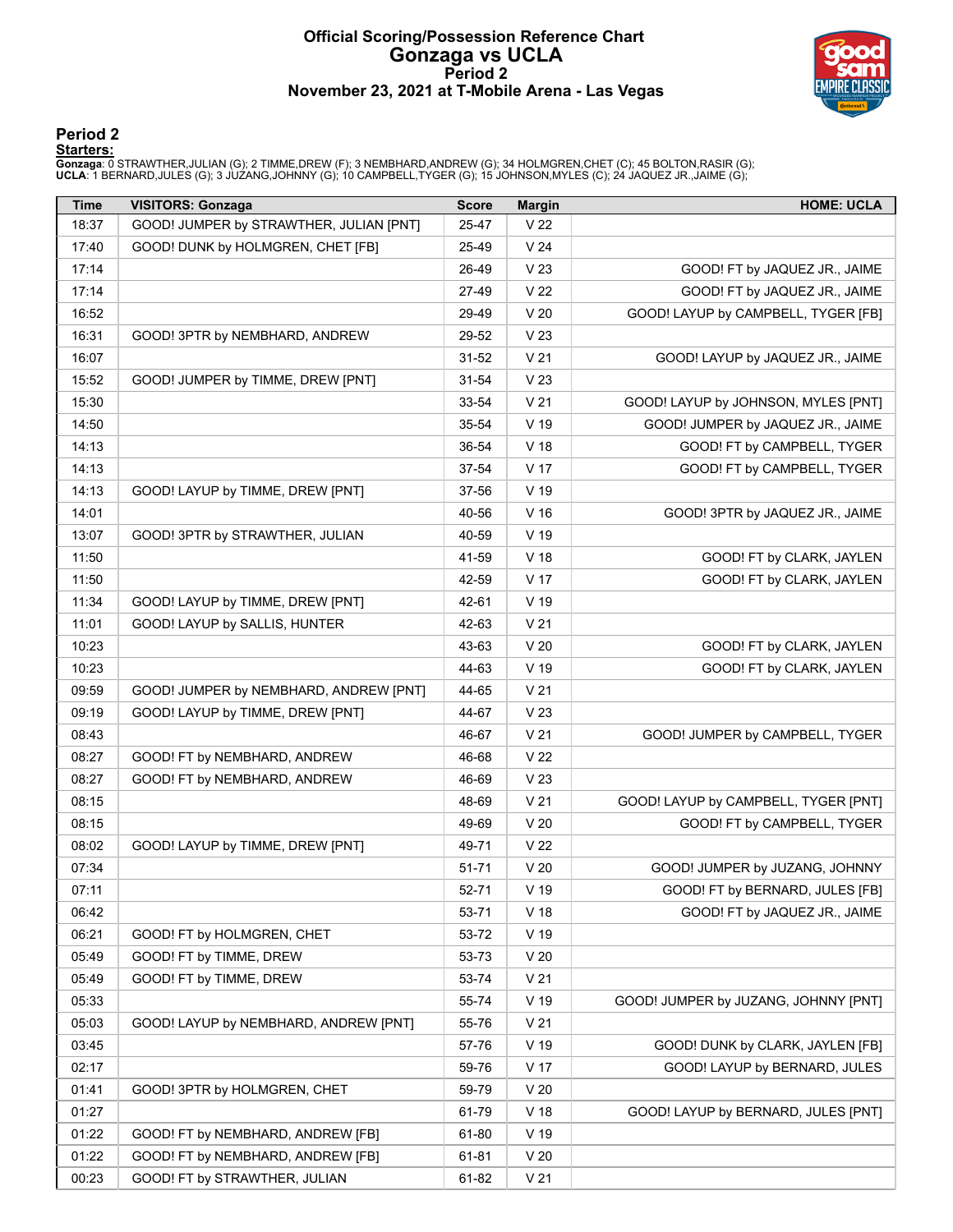| <b>Time</b> | <b>VISITORS: Gonzaga</b>      | Score | <b>Margin</b> | <b>HOME: UCLA</b>                       |
|-------------|-------------------------------|-------|---------------|-----------------------------------------|
| 00:23       | GOOD! FT by STRAWTHER. JULIAN | 61-83 | V 22          |                                         |
| 00:11       |                               | 63-83 | 7 20          | GOOD! JUMPER by JAQUEZ JR., JAIME [PNT] |

**Gonzaga 83, UCLA 63**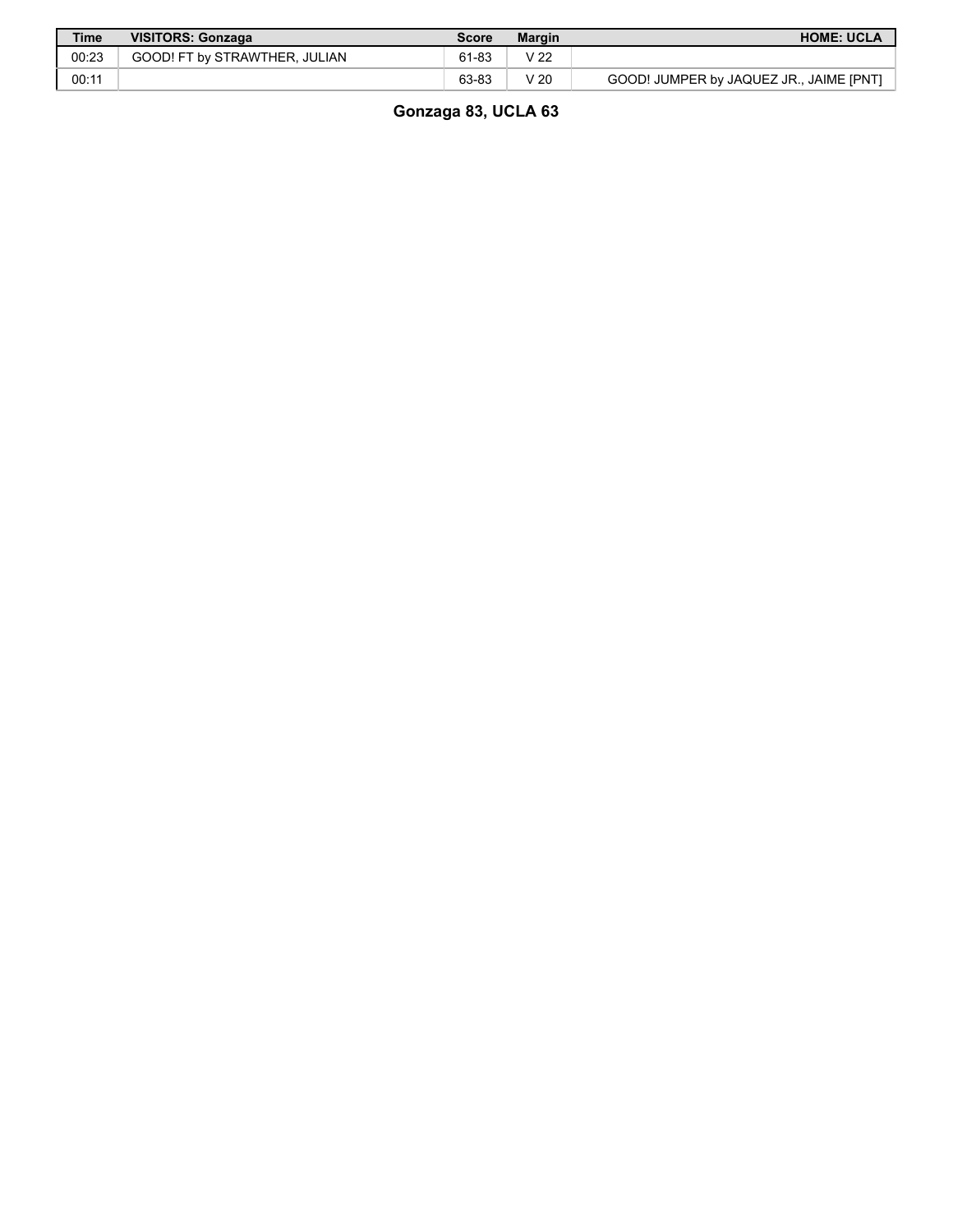

#### **Official Substitutions Log Gonzaga vs UCLA Period 1 November 23, 2021 at T-Mobile Arena - Las Vegas**

| <b>VISITORS: Gonzaga</b>     | <b>Time</b> | <b>Score</b> | <b>HOME: UCLA</b>          |
|------------------------------|-------------|--------------|----------------------------|
| 0 STRAWTHER, JULIAN          |             |              | 1 BERNARD, JULES           |
| 2 TIMME, DREW                |             |              | 3 JUZANG, JOHNNY           |
| 3 NEMBHARD, ANDREW           |             |              | 10 CAMPBELL, TYGER         |
| 34 HOLMGREN, CHET            |             |              | 15 JOHNSON, MYLES          |
| 45 BOLTON, RASIR             |             |              | 24 JAQUEZ JR., JAIME       |
| SUB OUT: 34 HOLMGREN, CHET   | 15:47       | $10-5$       |                            |
| SUB IN: 22 WATSON, ANTON     | 15:47       |              |                            |
|                              | 15:42       | $12-6$       | SUB OUT: JOHNSON, MYLES    |
|                              | 15:42       |              | SUB IN: NWUBA, KENNETH     |
| SUB OUT: 45 BOLTON, RASIR    | 14:47       | $16-6$       |                            |
| SUB IN: 11 HICKMAN, NOLAN    | 14:47       |              |                            |
|                              | 13:15       | $21 - 8$     | SUB OUT: BERNARD, JULES    |
|                              | 13:15       |              | SUB OUT: JUZANG, JOHNNY    |
|                              | 13:15       |              | SUB OUT: NWUBA, KENNETH    |
|                              | 13:15       |              | SUB OUT: JAQUEZ JR., JAIME |
|                              | 13:15       |              | SUB IN: CLARK, JAYLEN      |
|                              | 13:15       |              | SUB IN: JOHNSON, MYLES     |
|                              | 13:15       |              | SUB IN: CREMONESI, LOGAN   |
|                              | 13:15       |              | SUB IN: WATSON, PEYTON     |
|                              | 12:12       | $24 - 8$     | SUB OUT: CREMONESI, LOGAN  |
|                              | 12:12       |              | SUB IN: SINGLETON, DAVID   |
| SUB OUT: 0 STRAWTHER, JULIAN | 12:07       | $24 - 8$     |                            |
| SUB IN: 10 SALLIS, HUNTER    | 12:07       |              |                            |
|                              | 12:07       |              | SUB OUT: CAMPBELL, TYGER   |
|                              | 12:07       |              | SUB IN: BERNARD, JULES     |
| SUB OUT: 22 WATSON, ANTON    | 11:34       | $24 - 8$     |                            |
| SUB IN: 34 HOLMGREN, CHET    | 11:34       |              |                            |
|                              | 11:06       | $24 - 8$     | SUB OUT: CLARK, JAYLEN     |
|                              | 11:06       |              | SUB OUT: SINGLETON, DAVID  |
|                              | 11:06       |              | SUB IN: JUZANG, JOHNNY     |
|                              | 11:06       |              | SUB IN: JAQUEZ JR., JAIME  |
| SUB OUT: 11 HICKMAN, NOLAN   | 11:01       | $24 - 8$     |                            |
| SUB IN: 45 BOLTON, RASIR     | 11:01       |              |                            |
|                              | 08:35       | $33-10$      | SUB OUT: BERNARD, JULES    |
|                              | 08:35       |              | SUB OUT: JOHNSON, MYLES    |
|                              | 08:35       |              | SUB IN: CAMPBELL, TYGER    |
|                              | 08:35       |              | SUB IN: NWUBA, KENNETH     |
| SUB OUT: 10 SALLIS, HUNTER   | 07:17       | $33 - 12$    |                            |
| SUB IN: 0 STRAWTHER, JULIAN  | 07:17       |              |                            |
|                              | 06:43       | $33 - 12$    | SUB OUT: WATSON, PEYTON    |
|                              | 06:43       |              | SUB IN: BERNARD, JULES     |
|                              | 04:27       | $33-16$      | SUB OUT: NWUBA, KENNETH    |
|                              | 04:27       |              | SUB IN: JOHNSON, MYLES     |
| SUB OUT: 2 TIMME, DREW       | 03:11       | $36-16$      |                            |
| SUB IN: 11 HICKMAN, NOLAN    | 03:11       |              |                            |
|                              | 03:11       |              | SUB OUT: JOHNSON, MYLES    |
|                              | 03:11       |              | SUB IN: CLARK, JAYLEN      |
| SUB OUT: 45 BOLTON, RASIR    | 03:11       |              |                            |
| SUB IN: 2 TIMME, DREW        | 03:11       |              |                            |
| SUB OUT: 0 STRAWTHER, JULIAN | 01:54       | 42-20        |                            |
| SUB IN: 10 SALLIS, HUNTER    | 01:54       |              |                            |
| SUB OUT: 34 HOLMGREN, CHET   | 01:36       | 42-20        |                            |
| SUB IN: 22 WATSON, ANTON     | 01:36       |              |                            |
| SUB OUT: 22 WATSON, ANTON    | 01:25       | 42-23        |                            |
| SUB IN: 0 STRAWTHER, JULIAN  | 01:25       |              |                            |
| SUB OUT: 0 STRAWTHER, JULIAN | 00:32       | 45-25        |                            |
| SUB IN: 20 PERRY, KADEN      | 00:32       |              |                            |

**Gonzaga 45, UCLA 25**